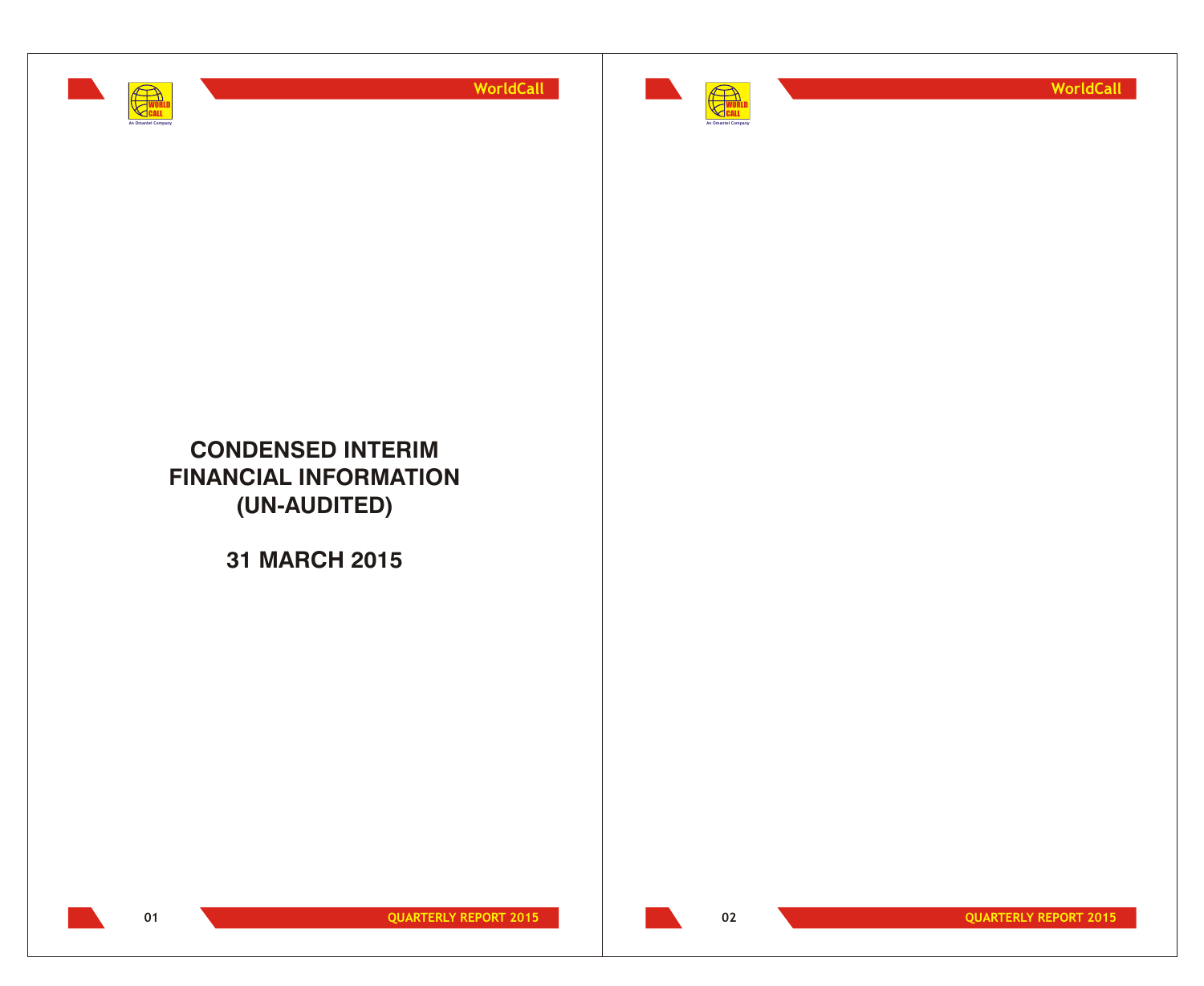

# VISION

WORLD CALL **An Omantel Company**

> We at Worldcall are committed to achieving dynamic growth and service excellence by being at the cutting edge of technological innovation. We strive to consistently meet and surpass customers', employees' and stake-holders' expectations by offering state-of-the-art telecom solutions with national & international footprints. We feel pride in making efforts to position Worldcall and Pakistan in the forefront of international arena.

# **MISSION STATEMENT**

In the telecom market of Pakistan, Worldcall to have an overwhelming impact on the basis of following benchmarks:

- Create new standards of product offering in basic and value added telephony by being more cost effective, easily accessible and dependable. Thus ensuring real value for money to all segments of market.
- Be a leader within indigenous operators in terms of market share, gross revenues and ARPU within five years and maintain the same positioning thereafter.
- Achieve utmost customer satisfaction by setting up high standards of technical quality and service delivery.

Ensuring the most profitable and sustainable patterns of ROI (Return on Investment) for the stake-holders.

# Contents

*Page Five*

Company information

*Page Seven*

Directors' review

*Page Nine* Condensed interim balance sheet

*Page Ten*

Condensed interim profit & loss account

*Page Eleven*

Condensed interim statement of comprehensive income

### *Page Twelve*

Condensed interim cash flow statement

*Page Thirteen*

Condensed interim statement of changes in equity

*Page Fourteen*

Notes to the condensed interim financial information

### *Page Twenty Five*

Condensed consolidated interim financial information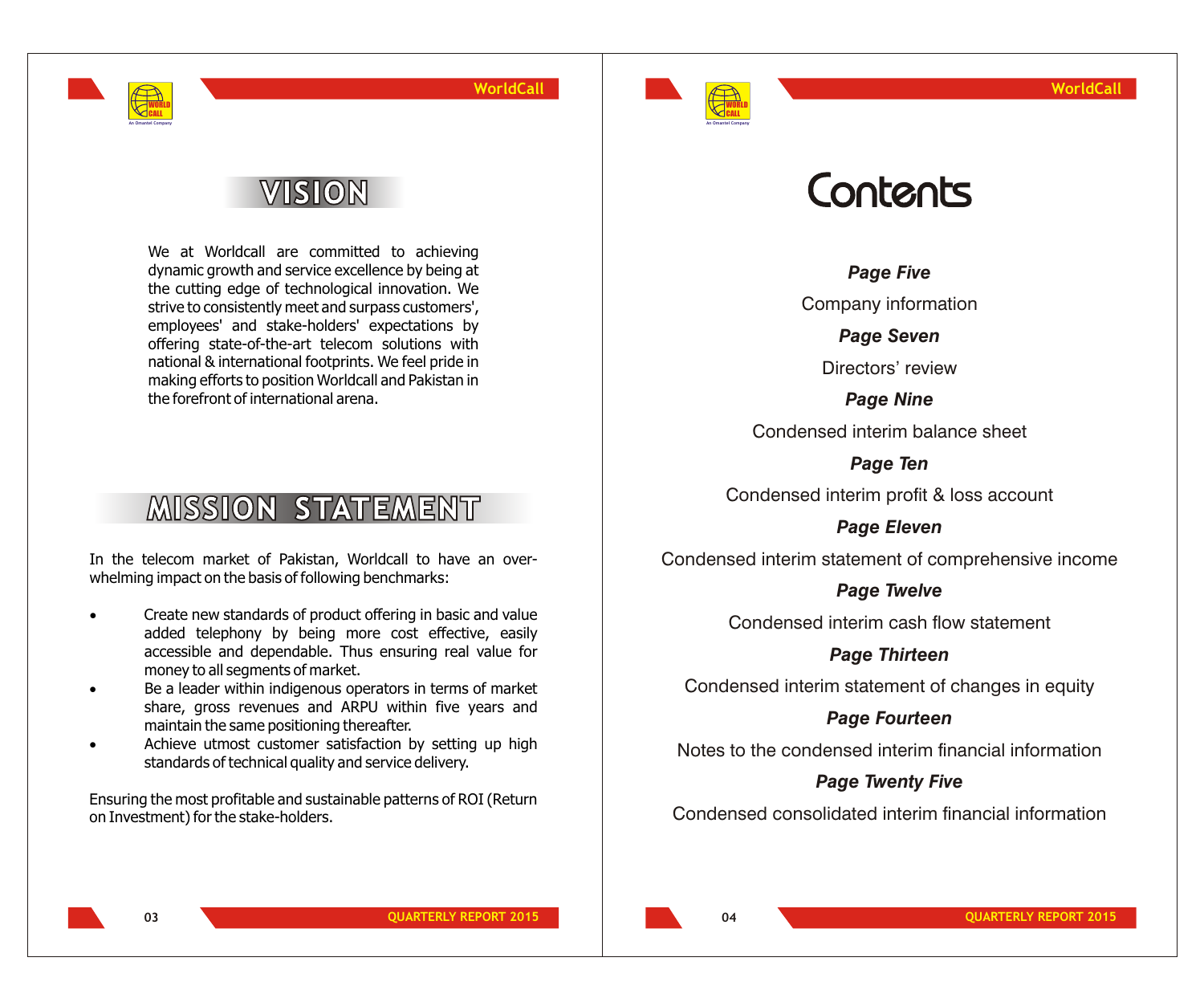



### **WorldCall**

|                                | <b>COMPANY INFORMATION</b>                        | <b>Bankers</b>                              | <b>Allied Bank Limited</b>                          |
|--------------------------------|---------------------------------------------------|---------------------------------------------|-----------------------------------------------------|
|                                |                                                   |                                             | Askari Bank Limited<br>Bank Al Habib Limited        |
|                                |                                                   |                                             | Barclays Bank PLC Pakistan                          |
| Chairman                       | Mr. Mehdi Mohammed Al Abduwani                    |                                             | Deutsche Bank AG                                    |
|                                |                                                   |                                             | <b>Faysal Bank Limited</b>                          |
| <b>Chief Executive Officer</b> | Mr. Babar Ali Syed                                |                                             | Habib Bank Limited                                  |
| <b>Board of Directors</b>      | Mr. Mehdi Mohammed Al Abduwani (Chairman)         |                                             | Habib Metropolitan Bank Limited                     |
|                                | Mr. Talal Said Marhoon Al Mamari (Vice Chairman)  |                                             | IGI Investment Bank Limited                         |
|                                | Mr. Aimen bin Ahmed Al Hosni                      |                                             | <b>JS Bank Limited</b>                              |
|                                | Mr. Samy Ahmed Abdulqadir Al Ghassany             |                                             | <b>KASB Bank Limited</b>                            |
|                                | Mr. Sohail Qadir                                  |                                             | <b>MCB Bank Limited</b>                             |
|                                | Dr. Syed Salman Ali Shah                          |                                             | National Bank of Pakistan                           |
|                                |                                                   |                                             | NIB Bank Limited<br>Pak Oman Investment Co. Limited |
| <b>Chief Financial Officer</b> | Mr. Muhammad Murtaza Raza                         |                                             | Soneri Bank Limited                                 |
|                                |                                                   |                                             | Standard Chartered Bank (Pakistan) Limited          |
| <b>Executive Committee</b>     | Mr. Mehdi Mohammed Al Abduwani (Chairman)         |                                             | <b>Summit Bank Limited</b>                          |
|                                | Mr. Talal Said Marhoon Al Mamari (Vice Chairman)  |                                             | Tameer Microfinance Bank Limited                    |
|                                | Mr. Aimen Bin Ahmed Al Hosni (Member)             |                                             | The Bank of Punjab                                  |
|                                | Mr. Sohail Qadir (Member)                         |                                             | United Bank Limited                                 |
|                                | Mr. Babar Ali Syed (CEO) (Member)                 |                                             | Waseela Microfinance Bank Limited                   |
|                                | Mr. Saud Mansoor Mohammed Al Mazrooei (Secretary) |                                             |                                                     |
| <b>Audit Committee</b>         | Mr. Talal Said Marhoon Al Mamari (Chairman)       | <b>Registrar and Shares Transfer Office</b> | THK Associates (Pvt.) Limited                       |
|                                | Mr. Aimen Bin Ahmed Al Hosni (Member)             |                                             | 2 <sup>nd</sup> Floor, State Life Building No.3,    |
|                                | Dr. Syed Salman Ali Shah (Member)                 |                                             | Dr. Zia-ud-Din Ahmed Road.                          |
|                                | Mr. Mirghani Hamza Al Madani (Secretary)          |                                             | Karachi.                                            |
|                                |                                                   |                                             | Tel: (021) 111-000-322                              |
| Human Resource &               |                                                   | <b>Registered Office/Head Office</b>        | 67-A, C/III, Gulberg-III,                           |
| <b>Remuneration Committee</b>  | Mr. Talal Said Marhoon Al Mamari - (Chairman)     |                                             | Lahore, Pakistan                                    |
|                                | Mr. Samy Ahmed Abdul Qadir Al Ghassany            |                                             | Tel: (042) 3587 2633-38                             |
|                                | Mr. Aimen Bin Ahmed Al Hosni                      |                                             | Fax: (042) 3575 5231                                |
|                                | Mr. Sohail Qadir                                  |                                             |                                                     |
| <b>Chief Internal Auditor</b>  | Mr. Mirghani Hamza Al Madani                      | Webpage                                     | www.worldcall.com.pk                                |
|                                |                                                   |                                             |                                                     |
| <b>Company Secretary</b>       | Mr. Saud Mansoor Mohammed Al Mazrooei             |                                             |                                                     |
| <b>Auditors</b>                | A. F. Ferguson & Co.                              |                                             |                                                     |
|                                | <b>Chartered Accountants</b>                      |                                             |                                                     |
|                                |                                                   |                                             |                                                     |
| <b>Legal Advisers</b>          | M/s Miankot & Co.                                 |                                             |                                                     |
|                                | Barristers, Advocates &                           |                                             |                                                     |
|                                | Corporate Legal Consultant                        |                                             |                                                     |
|                                |                                                   |                                             |                                                     |

**06**

**QUARTERLY REPORT 2015 120 CONTRACT 2015 CONTRACT 2015**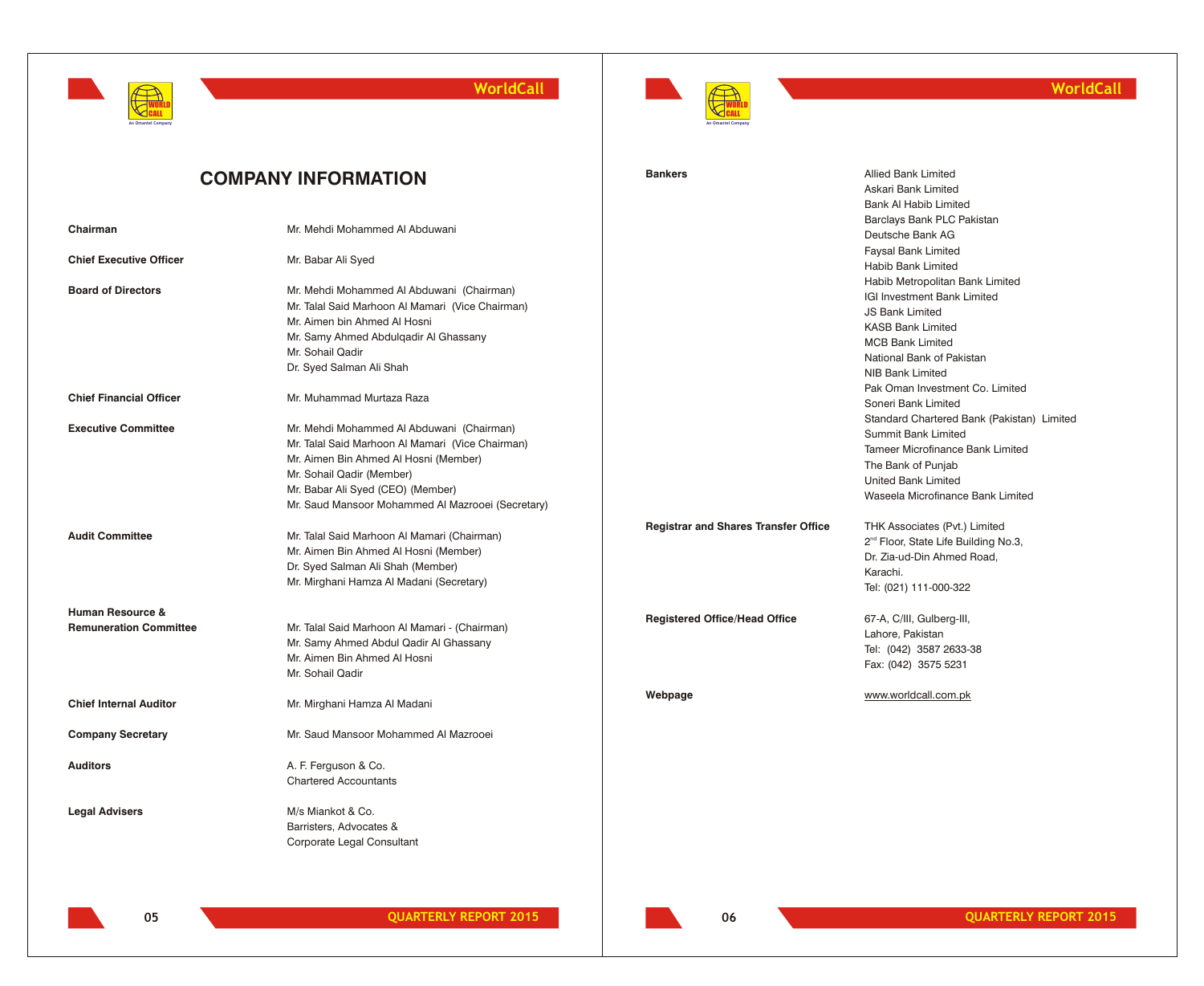



### **WorldCall**

### **DIRECTORS' REVIEW**

The Directors of Worldcall Telecom Limited ("WTL" or the "Company") are pleased to present the brief overview of the financial information for the quarter ended 31 March 2015.

### Financial Overview

During first quarter 2015 the company made net loss after tax of Rs 464 million. The revenue has decreased from Rs 694 million to Rs 494 million showing a decline of 29% against the comparative period. The reduction in business volume mainly due to the abolishment of international clearing house ("ICH"), higher charge of network depreciation and hefty fixed cost contributed to a gross loss of Rs 189 million. The other income has significantly decreased due to the depreciation of Rupee. After taking effects of finance cost and tax, the Company has closed the quarter at a net loss.

### Future Outlook

The focus has been diverted to broadband segment in which positive outcomes are expected in forthcoming period and company is hopeful the downward trends being reverse. The major portion of the resources has been channeled towards this segment in order to seize the tremendous opportunities in the arena with the launch of 3G/4G. The wireless broadband segment has commenced commercially. Digital offering has been actualized with state of the art CAS enabled for bouquet and subscription management along with revenue assurance. Furthermore, after the abolishment of ICH; the management is also in process to restore its international termination business. The Company has successfully rescheduled its financial liability which would ease it to great extent in meeting its financial obligations. Financial indicators are thus expected to improve in near future.

### Company's staff and customers

We whole heartedly put in record here our appreciation and gratitude to our all staff members for their efforts and hard work especially in recent times of stress and pressure. We further express our customer for their continued support and trust on our services.

For and on behalf of the Board of Directors

**07**

Babandi **Lahore Babar Ali Syed**

30 April 2015 Chief Executive Officer

**QUARTERLY REPORT 2015 12.15 <b>CUARTERLY REPORT 2015 12.15 <b>CUARTERLY REPORT 2015**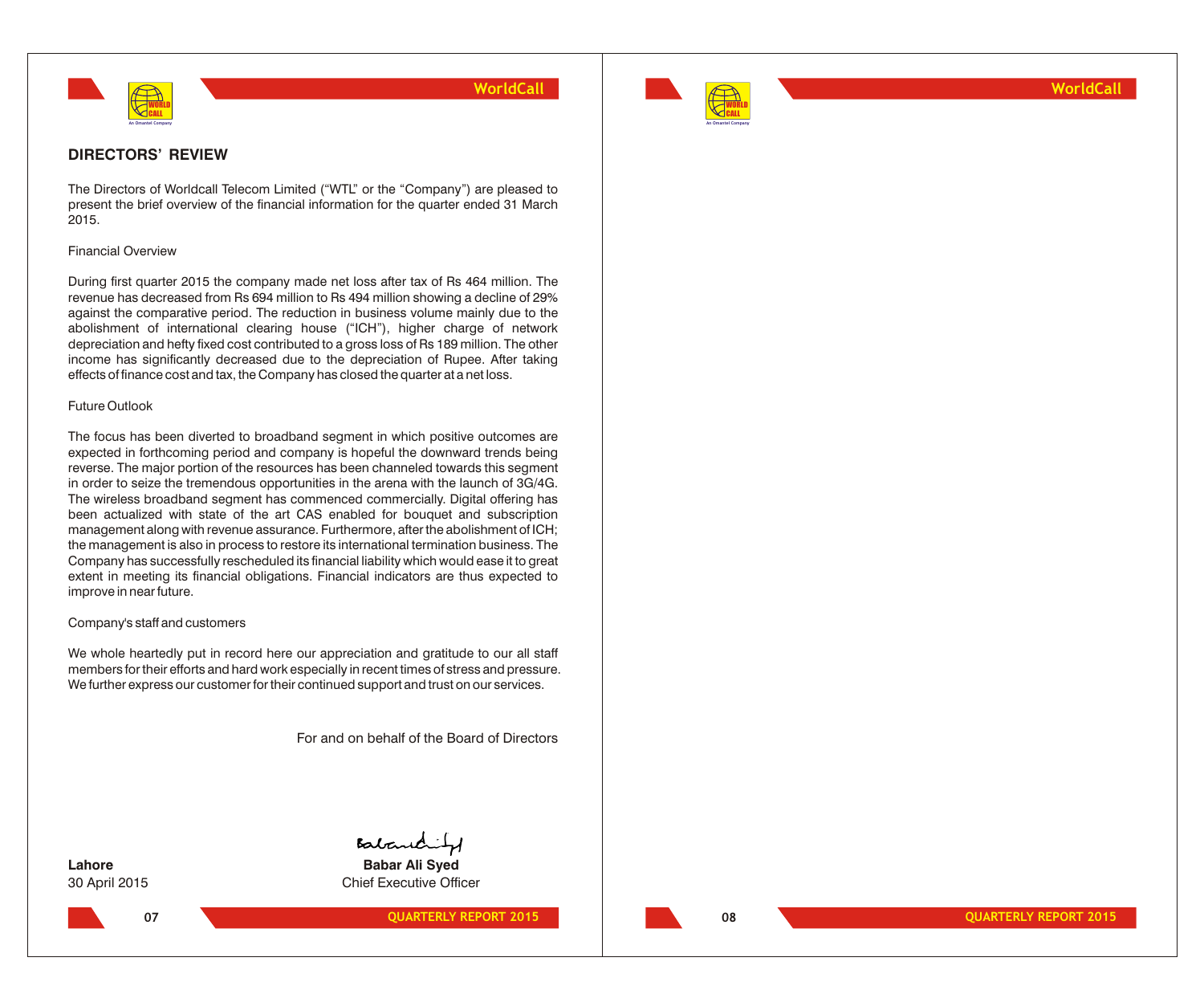### WORLD CALL **An Omantel Company**

### **WorldCall**

### **CONDENSED INTERIM BALANCE SHEET (UN-AUDITED) AS AT 31 MARCH 2015**

|                                                                                                                                                                                                                                                                 | Note                | 31 March<br>2015<br><b>Un-Audited</b><br>-----------(Rupees in '000)-----------                                                      | 31 December<br>2014<br>Audited                                                                                                       |
|-----------------------------------------------------------------------------------------------------------------------------------------------------------------------------------------------------------------------------------------------------------------|---------------------|--------------------------------------------------------------------------------------------------------------------------------------|--------------------------------------------------------------------------------------------------------------------------------------|
| <b>NON-CURRENT ASSETS</b>                                                                                                                                                                                                                                       |                     |                                                                                                                                      |                                                                                                                                      |
| Property, plant and equipment<br>Intangible assets<br>Investment properties<br>Long term trade receivables<br>Deferred taxation<br>Long term loans - considered good<br>Long term deposits                                                                      | 6<br>$\overline{7}$ | 12,374,017<br>5,100,716<br>23,200<br>105,019<br>3,155,407<br>3,619<br>57,921<br>20,819,899                                           | 12,503,346<br>5,165,776<br>23,200<br>110,380<br>2,917,389<br>3,802<br>58,566<br>20,782,459                                           |
| <b>CURRENT ASSETS</b>                                                                                                                                                                                                                                           |                     |                                                                                                                                      |                                                                                                                                      |
| Stores and spares<br>Stock-in-trade<br>Trade debts<br>Loans and advances<br>Deposits and prepayments<br>Short term investments<br>Other receivables<br>Income tax recoverable - net<br>Cash and bank balances<br>Non-current assets classified as held for sale |                     | 205,388<br>281,619<br>997,833<br>616,163<br>143,810<br>65,377<br>31,038<br>145,172<br>446,616<br>2,933,016<br>1,120,502<br>4,053,518 | 223,264<br>273,614<br>911,906<br>612,608<br>121,710<br>74,767<br>38,894<br>144,547<br>749,999<br>3,151,309<br>1,120,502<br>4,271,811 |
|                                                                                                                                                                                                                                                                 |                     |                                                                                                                                      |                                                                                                                                      |
| <b>CURRENT LIABILITIES</b><br>Current maturities of non-current liabilities<br>Short term borrowings - secured<br>License fee payable<br>Trade and other payables<br>Interest and mark up accrued                                                               |                     | 3,581,611<br>652,100<br>1,021,500<br>7,577,569<br>233,710<br>13,066,490                                                              | 5,001,151<br>768,890<br>1,021,500<br>7,197,619<br>202,051<br>14, 191, 211                                                            |
| <b>NET CURRENT LIABILITIES</b>                                                                                                                                                                                                                                  |                     | (9,012,972)                                                                                                                          | (9,919,400)                                                                                                                          |
| <b>NON-CURRENT LIABILITIES</b>                                                                                                                                                                                                                                  |                     |                                                                                                                                      |                                                                                                                                      |
| Term finance certificates - secured<br>Long term loans - secured<br>Retirement benefits<br>Liabilities against assets subject to finance lease<br>Long term payables<br>Long term deposits                                                                      | 8<br>9              | 1,461,963<br>2,315,882<br>356,255<br>2,662<br>686,364<br>35,102<br>4,858,228                                                         | 2,385,683<br>334,582<br>2,991<br>627,715<br>35,421<br>3,386,392                                                                      |
| Contingencies and commitments                                                                                                                                                                                                                                   | 10                  |                                                                                                                                      |                                                                                                                                      |
| <b>REPRESENTED BY</b>                                                                                                                                                                                                                                           |                     | 6,948,699                                                                                                                            | 7,476,667                                                                                                                            |
| <b>EQUITY</b>                                                                                                                                                                                                                                                   |                     |                                                                                                                                      |                                                                                                                                      |
| Share capital and reserves:                                                                                                                                                                                                                                     |                     |                                                                                                                                      |                                                                                                                                      |
| Authorized share capital<br>1,500,000,000 (31 December 2014: 1,500,000,000) ordinary shares of Rs 10 each                                                                                                                                                       |                     | 15,000,000                                                                                                                           | 15,000,000                                                                                                                           |
| 500,000 (31 December 2014: 500,000) preference shares of USD 100 each<br>(USD 50,000,000 equivalent to Rs 6,000,000,000)                                                                                                                                        |                     | 6,000,000                                                                                                                            | 6,000,000                                                                                                                            |
| Ordinary share capital<br>Preference share capital<br>Capital reserves:<br>- Share premium                                                                                                                                                                      |                     | 8,605,716<br>3,537,700<br>837,335                                                                                                    | 8,605,716<br>3,537,700<br>837,335                                                                                                    |
|                                                                                                                                                                                                                                                                 |                     |                                                                                                                                      |                                                                                                                                      |

- Fair value reserve **(6,114)** 3,276

| - Exchange translation reserve         | 21.800      | (16.700)    |
|----------------------------------------|-------------|-------------|
| Revenue reserve: Accumulated loss      | (6.906.585) | (6.373.241) |
|                                        | 6.089.852   | 6.594.086   |
| Surplus on revaluation of fixed assets | 858.847     | 882.581     |

The annexed notes 1 to 15 form an integral part of this condensed interim financial information.

**East**<br>Chief Executive Officer Chief Executive Officer

**09**

**6,948,699** 7,476,667



### **WorldCall**

### **CONDENSED INTERIM PROFIT AND LOSS ACCOUNT (UN-AUDITED) FOR THE QUARTER ENDED 31 MARCH 2015**

|                                        | nuunv                |                               |          |                                             |                           |
|----------------------------------------|----------------------|-------------------------------|----------|---------------------------------------------|---------------------------|
| -----------(Rupees in '000)----------- |                      |                               |          | <b>Quarter ended</b><br>31 March            | Quarter ended<br>31 March |
| 12,374,017                             | 12,503,346           |                               |          |                                             |                           |
| 5,100,716                              | 5,165,776            |                               |          | 2015                                        | 2014                      |
| 23,200                                 | 23,200               |                               |          | <b>Un-Audited</b>                           | Un-Audited                |
| 105,019                                | 110,380              |                               |          |                                             |                           |
| 3,155,407                              | 2,917,389            |                               |          | -------------Rupees in '000)--------------- |                           |
| 3,619<br>57,921                        | 3,802<br>58,566      |                               |          |                                             |                           |
|                                        |                      |                               |          |                                             |                           |
| 20,819,899                             | 20,782,459           |                               |          |                                             |                           |
| 205.388                                | 223.264              |                               |          |                                             |                           |
| 281,619                                | 273,614              | Revenue - net                 |          | 494,101                                     | 693,607                   |
| 997,833                                | 911,906              |                               |          |                                             |                           |
| 616,163<br>143,810                     | 612,608<br>121,710   | Direct cost                   |          | (683, 024)                                  | (747, 460)                |
| 65,377                                 | 74,767               |                               |          |                                             |                           |
| 31,038                                 | 38,894               | <b>Gross loss</b>             |          | (188, 923)                                  | (53, 853)                 |
| 145,172                                | 144,547              |                               |          |                                             |                           |
| 446,616                                | 749,999              | Operating cost                |          | (277, 731)                                  | (256, 341)                |
| 2,933,016                              | 3,151,309            |                               |          |                                             |                           |
| 1,120,502                              | 1,120,502            | <b>Operating loss</b>         |          | (466, 654)                                  | (310, 194)                |
| 4,053,518                              | 4,271,811            | Finance cost                  |          | (163, 636)                                  | (163, 870)                |
|                                        |                      |                               |          |                                             |                           |
|                                        |                      |                               |          | (630, 290)                                  | (474, 064)                |
| 3,581,611                              | 5,001,151            |                               |          |                                             |                           |
| 652,100<br>1,021,500                   | 768,890<br>1,021,500 |                               |          |                                             |                           |
| 7,577,569                              | 7,197,619            | Other income                  |          | 26,898                                      | 575,075                   |
| 233,710                                | 202,051              |                               |          |                                             |                           |
| 13,066,490                             | 14, 191, 211         | Other expenses                |          | (92, 857)                                   |                           |
| (9,012,972)                            | (9,919,400)          | (Loss)/profit before taxation |          | (696, 249)                                  | 101,011                   |
| 1,461,963                              |                      | Taxation                      |          | 232,706                                     | (70, 685)                 |
| 2,315,882                              | 2,385,683            |                               |          |                                             |                           |
| 356,255                                | 334,582              | (Loss)/profit after taxation  |          | (463, 543)                                  | 30,326                    |
| 2,662<br>686,364                       | 2,991<br>627,715     |                               |          |                                             |                           |
| 35,102                                 | 35,421               |                               |          |                                             |                           |
| 4,858,228                              | 3,386,392            | <b>Basic loss per share</b>   | (Rupees) | (0.60)                                      | (0.02)                    |
|                                        |                      |                               |          |                                             |                           |
| 6,948,699                              | 7,476,667            |                               |          |                                             |                           |
|                                        |                      | <b>Diluted loss per share</b> | (Rupees) | (0.13)                                      | (0.02)                    |
| 15.000.000                             | 15.000.000           |                               |          |                                             |                           |

The annexed notes 1 to 15 form an integral part of this condensed interim financial information.

**Eatrement of**<br>Chief Executive Officer



**10**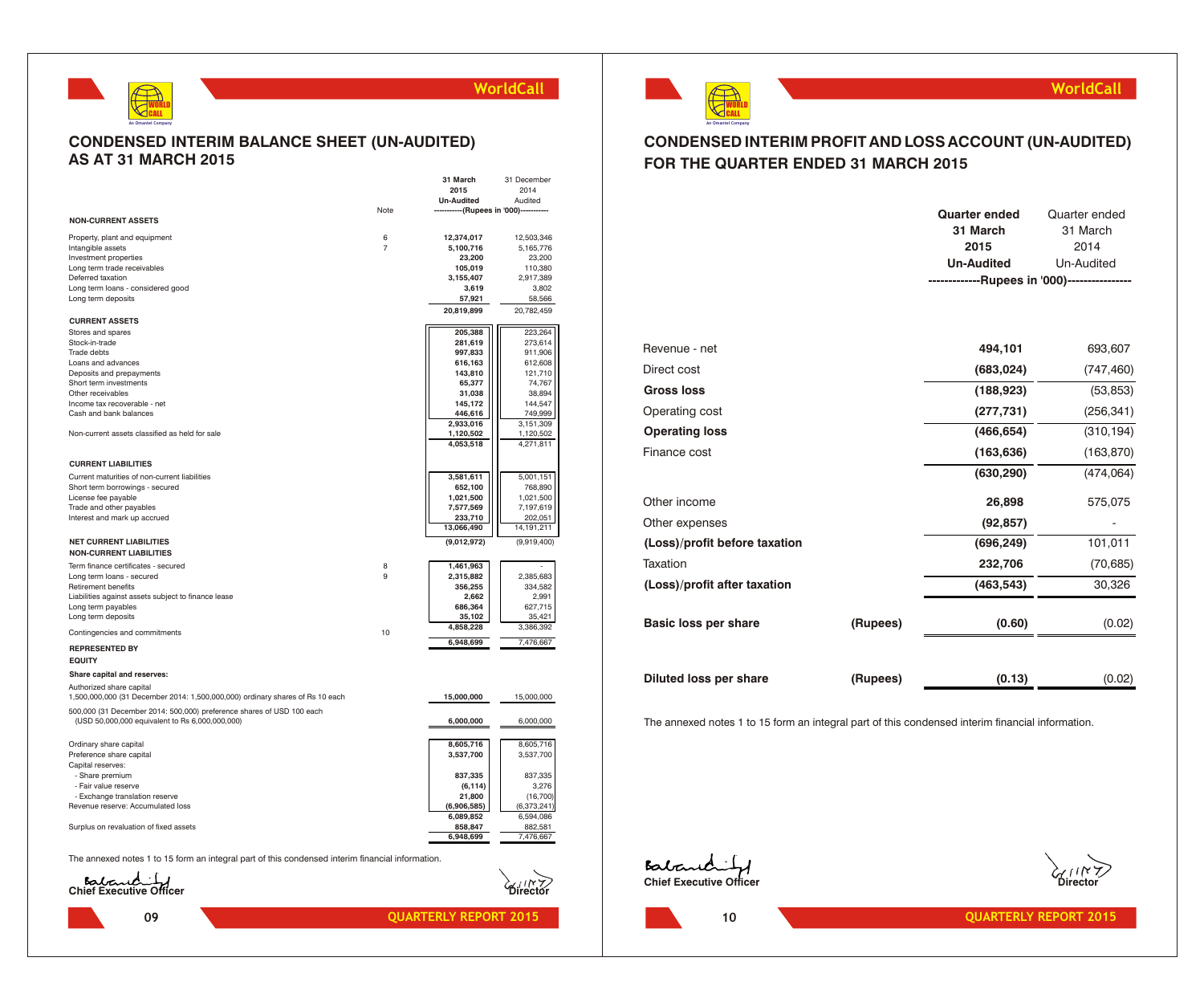

### **CONDENSED INTERIM STATEMENT OF COMPREHENSIVE INCOME (UN-AUDITED) FOR THE QUARTER ENDED 31 MARCH 2015**

|                                                                  | Quarter ended<br>31 March<br>2015<br><b>Un-Audited</b><br>---------(Rupees in '000)-------- | Quarter ended<br>31 March<br>2014<br>Un-Audited |
|------------------------------------------------------------------|---------------------------------------------------------------------------------------------|-------------------------------------------------|
| (Loss)/profit for the period                                     | (463, 543)                                                                                  | 30,326                                          |
| Other comprehensive (loss)/income:                               |                                                                                             |                                                 |
| Item that may be subsequently reclassified<br>to profit or loss: |                                                                                             |                                                 |
| - Change in fair value of available-for-sale financial assets    | (9,390)                                                                                     | 7,744                                           |
| Items that will not be reclassified<br>to profit or loss         |                                                                                             |                                                 |
| Other comprehensive (loss)/income - net of tax                   | (9,390)                                                                                     | 7,744                                           |
| Total comprehensive (loss)/income for the period - net of tax    | (472,933)                                                                                   | 38,070                                          |

The annexed notes 1 to 15 form an integral part of this condensed interim financial information.



**11**





### **CONDENSED INTERIM CASH FLOW STATEMENT (UN-AUDITED) FOR THE QUARTER ENDED 31 MARCH 2015**

|                                                                  |      | 31 March                         | 31 March           |
|------------------------------------------------------------------|------|----------------------------------|--------------------|
|                                                                  |      | 2015<br><b>Un-Audited</b>        | 2014<br>Un-Audited |
|                                                                  | Note | --------(Rupees in '000)-------- |                    |
| Cash flows from operating activities                             |      |                                  |                    |
| Cash generated from/(used in) operations                         | 11   | 140,282                          | (476, 424)         |
| Decrease in non-current assets:                                  |      |                                  |                    |
| - Long term deposits<br>- Long term loans                        |      | 645<br>183                       |                    |
| - Long term trade receivables                                    |      | 5,361                            |                    |
|                                                                  |      |                                  |                    |
| Increase/(decrease) in non-current liabilities:                  |      |                                  |                    |
| - Long term deposits                                             |      | (319)                            |                    |
| - Long term payables                                             |      | 3,613                            |                    |
| Retirement benefits paid                                         |      | (16, 391)                        | (21, 887)          |
| Finance cost paid                                                |      | (67, 338)                        | (140, 395)         |
| Taxes paid                                                       |      | (5,935)                          | (28, 500)          |
|                                                                  |      |                                  |                    |
| Net cash inflow/(outflow) from operating activities              |      | 60,101                           | (667, 206)         |
| Cash flows from investing activities                             |      |                                  |                    |
| Fixed capital expenditure                                        |      | (172, 782)                       | (346, 291)         |
| Proceeds from disposal of property, plant and equipment          |      | 11,036                           | 4,035              |
| Net cash outflow from investing activities                       |      | (161, 746)                       | (342, 256)         |
| Cash flows from financing activities                             |      |                                  |                    |
| Proceeds against long term loan - net                            |      |                                  | 248,231            |
| Repayment of term finance certificates                           |      | (100,000)                        |                    |
| Repayment of long term loan                                      |      | (109, 660)                       | ÷                  |
| Running finance - net                                            |      | 8,210                            | 488                |
| Repayment of short term borrowings - net                         |      |                                  | (3,000)            |
| Repayment of liabilities against assets subject to finance lease |      | (288)                            | (17,322)           |
| Net cash (outflow)/inflow from financing activities              |      | (201,738)                        | 228,397            |
| Net decrease in cash and cash equivalents                        |      | (303, 383)                       | (781,065)          |
| Cash and cash equivalents at the beginning of the period         |      | 749,999                          | 2,501,852          |
|                                                                  |      |                                  |                    |
| Cash and cash equivalents at the end of the period               |      | 446,616                          | 1,720,787          |

The annexed notes 1 to 15 form an integral part of this condensed interim financial information.





**12**

**QUARTERLY REPORT 2015 QUARTERLY REPORT 2015**

**WorldCall**

**Quarter ended** Quarter ended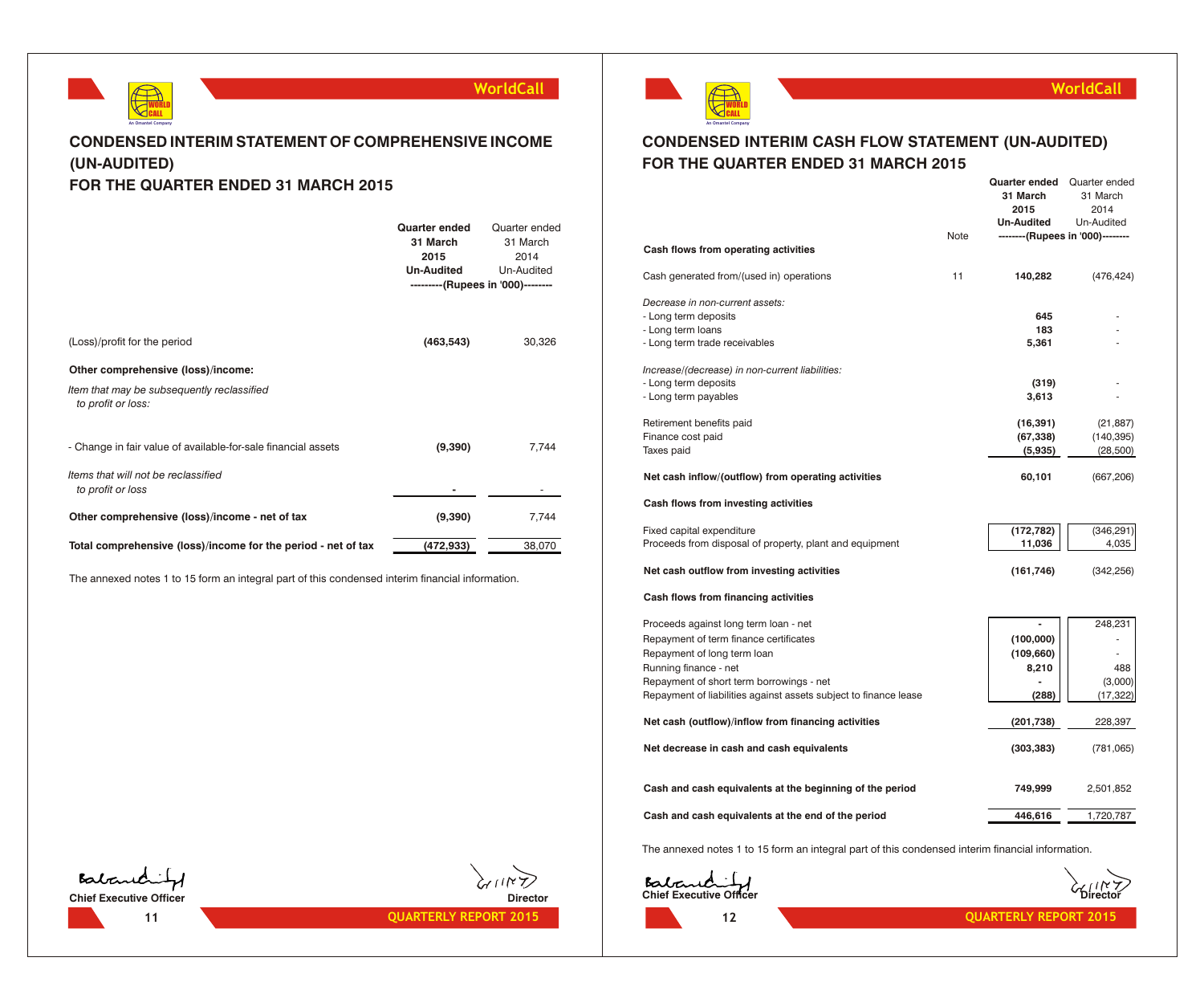WORLD CALL **An Omantel Company**

|--|

**D E N** <u>ო ა</u> **E D IN T E RIM S TAT E** ∑ ⊋ **E N T O F** ່ງ ( **H A N G E S IN E Q UITY (U N-A U DIT E THEQUA RTERENDED31 M A RCH2015**

**D)**

Rese

**CO N**

**FOR**

|                                                                                                            | <b>Share Capital</b> |                                 |         | Capital Reserves         |                         | Revenue Reserve         | Surplus on                     |                        |
|------------------------------------------------------------------------------------------------------------|----------------------|---------------------------------|---------|--------------------------|-------------------------|-------------------------|--------------------------------|------------------------|
|                                                                                                            |                      | Ordinary share Preference share | Share   | Fair value               | translation<br>Exchange | Accumulated<br>loss     | revaluation of<br>fixed assets |                        |
|                                                                                                            | capital              | capital                         | premium | reserve                  | reserve                 |                         |                                | Total                  |
|                                                                                                            |                      |                                 |         | --- (Rupees in '000) --- |                         |                         |                                |                        |
| Balance as at 31 December 2013 (Audited)                                                                   | 8,605,716            | 3,537,700                       | 837,335 | 11,702                   | 144,300                 | (3,527,284)             | 357,960                        | 9,967,429              |
| Profit for the period                                                                                      |                      |                                 |         |                          |                         | 30,326                  |                                | 30,326                 |
| Other comprehensive income for the period - net of tax                                                     |                      |                                 |         | 7,744                    |                         |                         |                                | 7,744                  |
| Total comprehensive income for the period - net of tax                                                     |                      |                                 |         | 7,744                    |                         | 30,326                  |                                | 38,070                 |
| Transfer to surplus on revaluation of fixed assets                                                         |                      |                                 |         |                          |                         | (2,709)                 | 2,709                          |                        |
| Exchange translation reserve                                                                               |                      |                                 |         |                          | (255, 500)              | 255,500<br>(43, 341)    |                                |                        |
| Total transactions with owners, recognized directly in equity<br>Dividend on preference shares             |                      |                                 |         |                          | (255, 500)              | 212,159                 |                                | (43, 341)<br>(43, 341) |
| Balance as at 31 March 2014 (Un-Audited)                                                                   | 8,605,716            | 3,537,700                       | 837,335 | 19,446                   | (111, 200)              | (3,287,508)             | 360,669                        | 9,962,158              |
| Other comprehensive (loss)/income for the period - net of tax<br>Loss for the period                       |                      |                                 |         | (16, 170)                |                         | (2,827,540)<br>(15,041) | 538,501                        | (2,827,540)<br>507,290 |
| Total comprehensive loss for the period - net of tax                                                       |                      |                                 |         | (16, 170)                |                         | (2, 842, 581)           | 538,501                        | (2,320,250)            |
| Transfer from surplus on revaluation of fixed assets                                                       |                      |                                 |         |                          |                         | 11,645                  | (16,589)                       | (4, 944)               |
| Dividend on preference shares<br>Exchange translation reserve                                              |                      |                                 |         |                          | 94,500                  | (160, 297)              |                                | 160,297)               |
| Total transactions with owners, recognized directly in equity                                              |                      |                                 |         |                          | 94,500                  | (254, 797)              |                                | (160, 297)             |
| Balance as at 31 December 2014 (Audited)                                                                   | 8,605,716            | 3,537,700                       | 837,335 | 3,276                    | (16,700)                | (6,373,241)             | 882,581                        | 7,476,667              |
| Other comprehensive loss for the period - net of tax<br>Loss for the period                                |                      |                                 |         | (9,390)                  |                         | (463,543)               |                                | (463, 543)<br>(9, 390) |
| Total comprehensive loss for the period - net of tax                                                       |                      |                                 |         | (9,390)                  |                         | 463,543)                |                                | (472, 933)             |
| Transfer to surplus on revaluation of fixed assets                                                         |                      |                                 |         |                          |                         | 23,734                  | (23, 734)                      |                        |
| Cost of issuance of preference shares<br>Exchange translation reserve                                      |                      |                                 |         |                          | 38,500                  | (38,500)                |                                |                        |
| Dividend on preference shares                                                                              |                      |                                 |         |                          |                         | (55,036)                |                                | (55,036)               |
| Total transactions with owners, recognized directly in equity                                              |                      |                                 |         |                          | 38,500                  | (93,536)                |                                | (55,036)               |
| Balance as at 31 March 2015 (Un-Audited)                                                                   | 8,605,716            | 3,537,700                       | 837,335 | (6, 114)                 | 21,800                  | (6,906,585)             | 858,847                        | 6,948,699              |
| The annexed notes 1 to 15 form an integral part of this condensed interim financial information.<br>estant |                      |                                 |         |                          |                         |                         |                                | ダンニン                   |
| <b>Chief Executive Officer</b>                                                                             |                      |                                 |         |                          |                         |                         |                                | Director               |



### **NOTES TO THE CONDENSED INTERIM FINANCIAL INFORMATION (UN-AUDITED) FOR THE QUARTER ENDED 31 MARCH 2015**

**WorldCall**

### **1. Legal status and nature of business**

Worldcall Telecom Limited ("the Company") is a public limited company incorporated in Pakistan on 15 March 2001 under the Companies Ordinance, 1984 and its shares are quoted on the Karachi and Lahore Stock Exchanges. The Company commenced its operations on 01 December 2004 and is engaged in providing Wireless Local Loop ("WLL") and Long Distance & International ("LDI") services in Pakistan, and re-broadcasting international/national satellite/terrestrial wireless and cable television and radio signals as well as interactive communication and to establish, maintain and operate the licensed telephony services. The Company has been licensed by Pakistan Telecommunication Authority ("PTA") and Pakistan Electronic Media Regulatory Authority ("PEMRA") for these purposes. The registered office of the Company is situated at 67A, C-III, Gulberg III, Lahore.

During the year ended 30 June 2008, 56.80% shares (488,839,429 ordinary shares) had been acquired by Oman Telecommunications Company SAOG ("the Parent company"). In addition to this, the Parent company also acquired 57.14% preference shares (200,000 preference shares) during the year ended 31 December 2013.

This financial information is the separate financial information of the Company. Consolidated financial information is prepared separately.

### **2. Basis of preparation**

- **2.1** This condensed interim unconsolidated financial information is unaudited and is being submitted to the members in accordance with section 245 of the Companies Ordinance, 1984. It has been prepared in accordance with the requirements of the International Accounting Standard (IAS) 34 - 'Interim Financial Reporting' and provisions of and directives issued under the Companies Ordinance, 1984. In case where requirements differ, the provisions of or directives issued under the Companies Ordinance, 1984 have been followed. This condensed interim financial information does not include all the information required for annual financial statements and therefore, should be read in conjunction with the annual financial statements of the Company for the year ended 31 December 2014.
- **2.2** In accordance with the requirements of International Financial Reporting Standards (IFRSs), management has carried out a going concern assessment of the Company and believes that the going concern assumption used for the preparation of this financial information is appropriate. This assessment is based on a five years' business plan approved by the Board of Directors wherein the Company is confident that it will be able to meet its obligations and carry on business without any material curtailment, with the continued support of the Parent company.

### **3. Significant accounting policies**

**3.1** The accounting policies and the methods of computation adopted in the preparation of this condensed interim financial information are the same as those applied in the preparation of preceding annual published financial statements of the Company for the year ended 31 December 2014.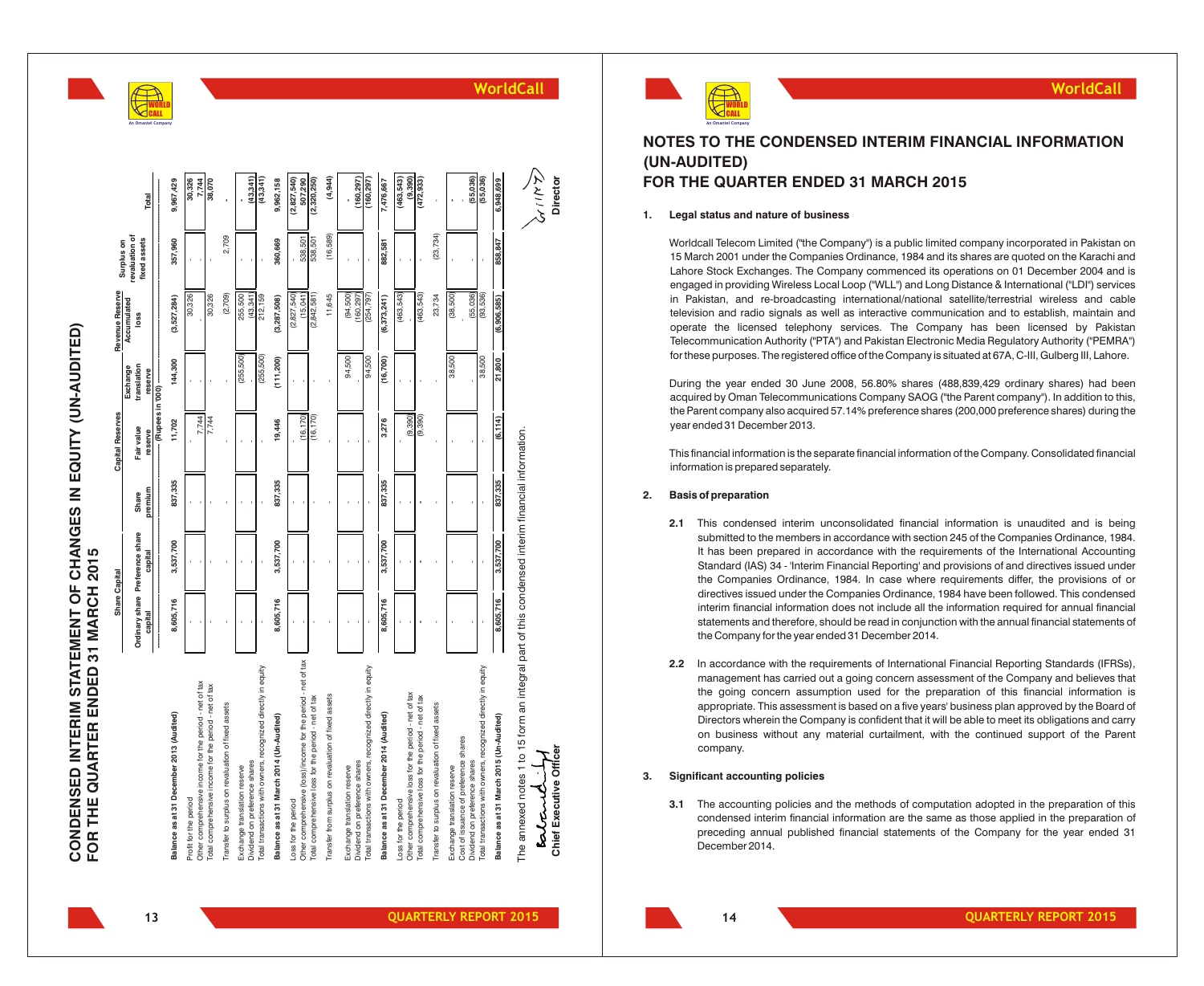

#### **3.2 Initial application of standards, amendments or an interpretation to existing standards**

The following amendments to existing standards have been published that are applicable to the Company's financial statements covering annual periods, beginning on or after the following dates:

#### **3.2.1 Standards, amendments and interpretations to approved accounting standards that are effective in the current year**

Certain standards, amendments and interpretations to approved accounting standards are effective in the current year but are considered not to be relevant or to have any significant effect on the Company's operations and are, therefore, not detailed in this condensed interim financial information.

#### **3.2.2 Standards, amendments and interpretations to existing standards that are not yet effective and have not been early adopted by the Company**

There are certain standards, amendments to the approved accounting standards and interpretations that are mandatory for the Company's accounting periods beginning on or after January 1, 2016 but are considered not to be relevant or to have any significant effect on the company's operations and are, therefore, not detailed in this condensed interim financial information.

#### **4. Significant accounting judgments and estimates**

The preparation of condensed interim financial information in conformity with approved accounting standards requires management to make judgements, estimates and assumptions that affect the application of accounting policies and reported amounts of assets and liabilities, income and expenses. The estimates, associated assumptions and judgements are based on historical experience and various other factors that are believed to be reasonable under the circumstances, the result of which form the basis of making the judgements about carrying values of assets and liabilities that are not readily apparent from other sources. Actual results may differ from these estimates. In preparing this condensed interim unconsolidated financial information, the significant judgements made by management in applying accounting policies and the key sources of estimation were the same as those that were applied to the financial statements for the year ended 31 December 2014.

**5.** Income tax expense is recognised based on management's best estimate of the weighted average annual income tax rate expected for the full financial year.



### **WorldCall**

|     | An Omantel Company                                                                                | <b>Note</b> | 31 March<br>2015<br><b>Un-Audited</b> | 31 December<br>2014<br>Audited<br>--------(Rupees in '000)-------- |
|-----|---------------------------------------------------------------------------------------------------|-------------|---------------------------------------|--------------------------------------------------------------------|
| 6.  | Property, plant and equipment                                                                     |             |                                       |                                                                    |
|     | Operating fixed assets                                                                            |             | 11,429,597                            | 11,641,345                                                         |
|     | Capital work-in-progress                                                                          |             | 928,821                               | 836,413                                                            |
|     | Major spare parts and stand-by equipment                                                          |             | 15,599                                | 25,588                                                             |
|     |                                                                                                   |             | 12,374,017                            | 12,503,346                                                         |
|     | <b>Operating fixed assets</b>                                                                     |             |                                       |                                                                    |
|     | Opening book value                                                                                |             | 11,641,345                            | 12,520,955                                                         |
|     | Additions during the period/year                                                                  | 6.1         | 89,974                                | 1,212,066                                                          |
|     | <b>Revaluation surplus</b>                                                                        |             |                                       | 455,772                                                            |
|     | Transfers in from investment properties                                                           |             |                                       | 97,500                                                             |
|     |                                                                                                   |             | 11,731,319                            | 14,286,293                                                         |
|     | Disposals (at book value) for the period/year<br>Transferred out to non-current assets classified | 6.2         | (10, 057)                             | (19, 112)                                                          |
|     | as held for sale                                                                                  |             |                                       | (1,356,011)                                                        |
|     | Depreciation charged during the period/year                                                       |             | (291, 665)                            | (1,269,825)                                                        |
|     | Closing book value                                                                                | 6.3         | 11,429,597                            | 11,641,345                                                         |
| 6.1 | Following is the detail of additions                                                              |             |                                       |                                                                    |
|     | Leasehold improvements                                                                            |             | 515                                   | 2,741                                                              |
|     | Plant and equipment                                                                               |             | 89,039                                | 1,199,213                                                          |
|     | Office equipment                                                                                  |             | 219                                   | 2,623                                                              |
|     | Furniture and fixtures                                                                            |             | 34                                    | ä,                                                                 |
|     | Computers                                                                                         |             | 167                                   | 2,114                                                              |
|     | Vehicles                                                                                          |             |                                       | 5,375                                                              |
|     |                                                                                                   |             | 89,974                                | 1,212,066                                                          |
| 6.2 | Following are the book values of disposals                                                        |             |                                       |                                                                    |
|     | Plant and equipment                                                                               |             |                                       | 4,320                                                              |
|     | Office equipment                                                                                  |             |                                       | 441                                                                |
|     | Computers                                                                                         |             | 153                                   | 268                                                                |
|     | <b>Furniture and fixtures</b>                                                                     |             |                                       | 6                                                                  |
|     | Vehicles                                                                                          |             | 9,904                                 | 14,077                                                             |
|     |                                                                                                   |             | 10.057                                | 19.112                                                             |

**6.3** Property, plant and equipment includes equipment deployed in implementing the Universal Service Fund network which is subject to lien exercisable by Universal Service Fund Company ("USFC") in the event of failure by the Company to maintain service availability and quality specification.

| 7. | Intangible assets                      | <b>Note</b> | 2015<br><b>Un-Audited</b> | 2014<br>Audited<br>--------(Rupees in '000)-------- |
|----|----------------------------------------|-------------|---------------------------|-----------------------------------------------------|
|    | Licenses                               |             | 1,971,470                 | 2,022,751                                           |
|    | Indefeasible right of use - media cost |             | 566.965                   | 580,032                                             |
|    | Softwares                              |             | 8.787                     | 9.499                                               |
|    | Goodwill                               | 7.1         | 2,553,494                 | 2.553.494                                           |
|    |                                        |             | 5,100,716                 | 5,165,776                                           |

**QUARTERLY REPORT 2015 QUARTERLY REPORT 2015**

**16**

**31 March**

31 December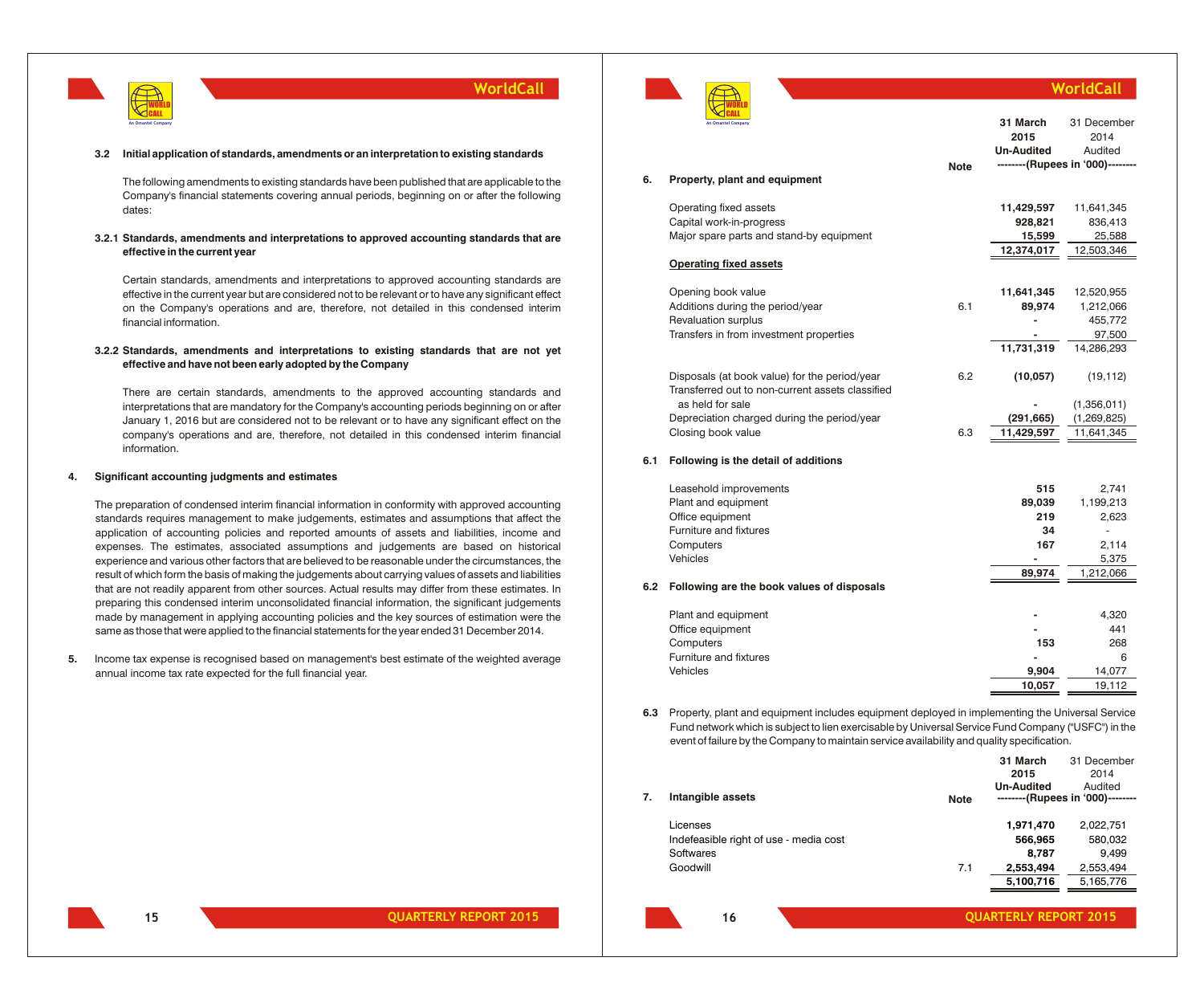

**7.1** Goodwill represents the difference between the cost of acquisition (fair value of consideration paid) and fair value of net identifiable assets acquired at the time of merger of Worldcall Telecom Limited with Worldcall Communications Limited, Worldcall Multimedia Limited and Worldcall Broadband Limited.

Impairment testing of Goodwill has been carried out at the overall business unit level. Management has assessed the recoverable amount of the Cash Generating Unit as at 31 December 2014 based on a value in use calculation and determined that, as of this date, there is no indication of impairment of Goodwill. This calculation uses cash flow projections based on a five years' financial business plan approved by the Board. The business plan also includes a comprehensive analysis of the existing operational deployments of the Company along with strategic direction of future investments and business growth. The cash flows beyond the five years period have been extrapolated using a steady 5% growth rate which is consistent with the long-term average growth rate for the industry, whereas for the purpose of impairment testing, no growth is considered in cash flows beyond the period of five years as per International Accounting Standard 36 'Impairment of Assets'. The key assumption and discount rate used in the value in use calculation is as follows:

| Revenue (% annual growth rate) | 60.38% |
|--------------------------------|--------|
| Discount rate                  | 21.31% |

Based on the above approved business plan and continued support from the Parent company, the Company will be able to meet its obligations and will be able to achieve satisfactory level of profitability in future.

|    |                                     | 31 March<br>2015  | 31 December<br>2014              |
|----|-------------------------------------|-------------------|----------------------------------|
|    |                                     | <b>Un-Audited</b> | Audited                          |
|    |                                     |                   | --------(Rupees in '000)-------- |
| 8. | Term finance certificates - secured |                   |                                  |
|    | Term finance certificates           | 1,643,735         | 1,643,735                        |
|    | Initial transaction cost            | (53, 994)         | (53,994)                         |
|    | Restructuring cost                  | (12, 638)         |                                  |
|    |                                     | 1,577,103         | 1,589,741                        |
|    | Amortization of transaction cost    | 53,994            | 53,994                           |
|    | Amortization of restructuring cost  | 866               |                                  |
|    |                                     | 1,631,963         | 1,643,735                        |
|    | Repaid                              | (100,000)         |                                  |
|    |                                     | 1,531,963         | 1,643,735                        |
|    | Current maturity                    | (70,000)          | (1,643,735)                      |
|    |                                     | 1,461,963         |                                  |
|    |                                     |                   |                                  |

#### **Term finance certificates (TFCs)**

These TFCs were earlier rescheduled in December 2012 under which the principal was repayable in three semi-annual installments ending on 07 October 2015.

effective from 07 October 2014. As per revised terms, the tenure of the TFCs have been extended by In July 2014, the Company initiated the process of restructuring with the TFC holders. On 03 April 2015, the TFCs have been rescheduled and the terms of the revised rescheduling agreement are





**WorldCall**

seven years and non-current portion of principal amount is repayable in 11 semi annual installments of Rs 133.976 million ending in October 2021. Profit rate and security have remained the same.

Current maturity represents two overdue installments aggregating Rs 70 million (31 December 2014: Rs.547.91 million). However, as per the restructuring terms, payments in respect of these installments are to be made subject to the issuance of No Objection Certificate (NOC) by IGI Investment Bank Limited, the Trustee. As of the reporting date, NOC was not issued to the Company.

|     |                                  | <b>Note</b> | 31 March<br>2015<br><b>Un-Audited</b> | 31 December<br>2014<br>Audited<br>--------(Rupees in '000)-------- |
|-----|----------------------------------|-------------|---------------------------------------|--------------------------------------------------------------------|
| 9.  | Long term loans - secured        |             |                                       |                                                                    |
|     | Askari Bank Limited              | 9.1         | 2,208,632                             | 2,378,458                                                          |
|     | Soneri Bank Limited              | 9.2         |                                       | 7,225                                                              |
|     | <b>Allied Bank Limited</b>       | 9.3         | 107,250                               |                                                                    |
|     |                                  |             | 2,315,882                             | 2,385,683                                                          |
| 9.1 | <b>Askari Bank Limited</b>       |             |                                       |                                                                    |
|     | Receipt                          |             | 2,943,855                             | 2,943,855                                                          |
|     | Initial transaction cost         |             | (129, 365)                            | (129, 365)                                                         |
|     |                                  |             | 2,814,490                             | 2,814,490                                                          |
|     | Amortization of transaction cost |             | 49,881                                | 43,257                                                             |
|     |                                  |             | 2.864.371                             | 2,857,747                                                          |
|     | Exchange loss                    |             | 561,495                               | 524,995                                                            |
|     |                                  |             | 3.425.866                             | 3.382.742                                                          |
|     | Repaid                           |             | (200, 234)                            | (98, 884)                                                          |
|     |                                  |             | 3,225,632                             | 3,283,858                                                          |
|     | <b>Current maturity</b>          |             | (1,017,000)                           | (905, 400)                                                         |
|     |                                  |             | 2,208,632                             | 2,378,458                                                          |
|     |                                  |             |                                       |                                                                    |

This represents foreign currency syndicated loan facility amounting to USD 35 million from Askari Bank Limited Off-Shore Banking Unit, Bahrain, with the lead arranger being Askari Bank Limited. During 2013, this loan was rescheduled whereby the principal was repayable in 16 quarterly installments ending on 06 March 2018. Mark up is payable quarterly and is charged at three months average London Inter Bank Offered Rate (LIBOR) plus 1.75% per annum and monitoring fee at 1.2% per annum. The mark up rate charged during the period on the outstanding balance ranges from 3.18% to 3.21% (2014: 3.18% to 3.19%) per annum. To secure the facility, an unconditional, irrevocable, first demand stand-by letter of credit has been issued by National Bank of Oman ("NBO") favoring Askari Bank Limited against the corporate guarantee of the Parent Company. This arrangement shall remain effective until all obligations under the facility are settled.

Current maturity of this loan includes two overdue installment aggregating USD 2 million equivalent to Rs 203.40 million (2014: Rs 201.20 million). In September 2014, the Company in agreement with

**18**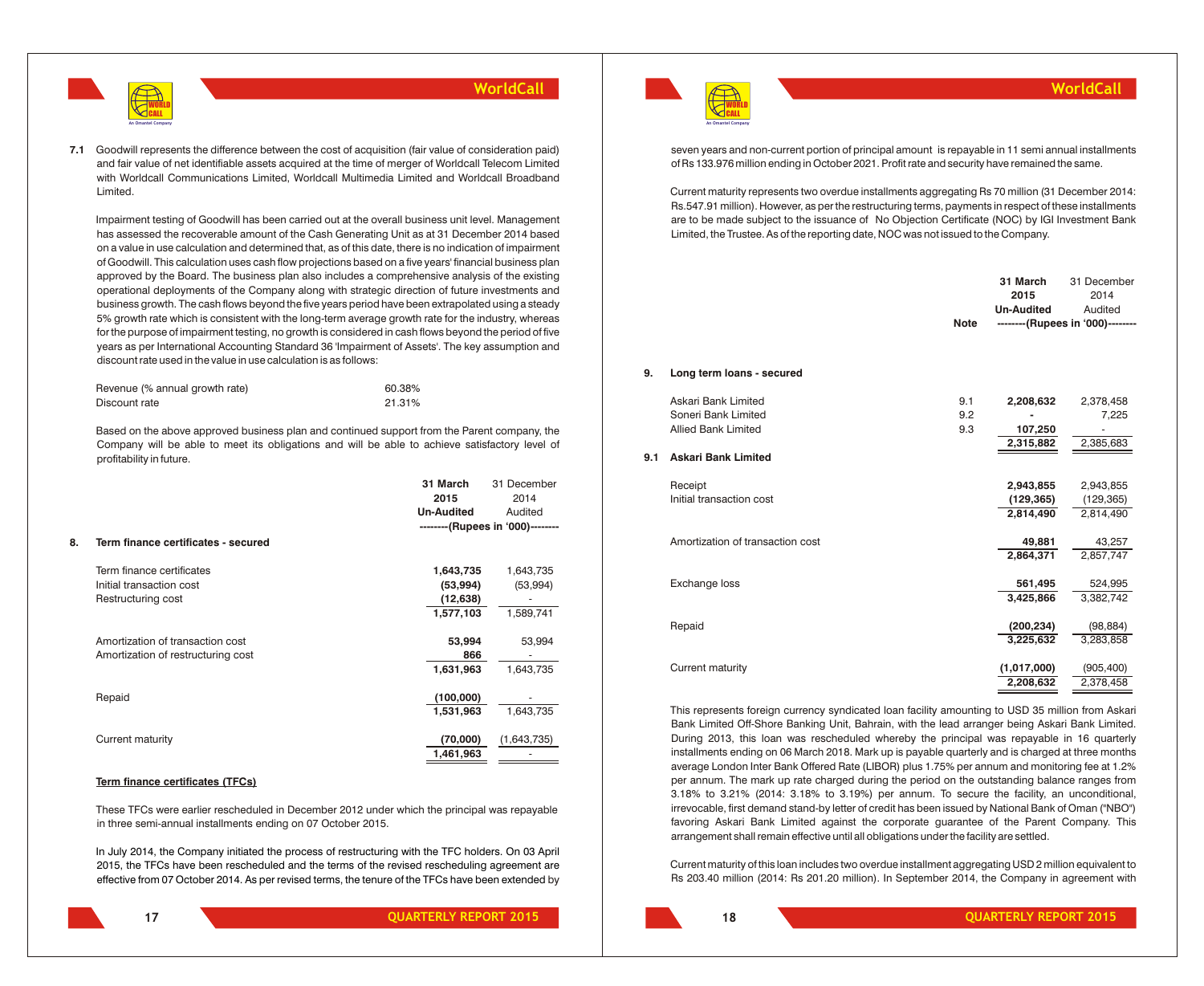

Askari Bank Limited, arranged a financing from consortium of banks, comprising of NBO and Ahli Bank SAOG ("the consortium") with NBO as lead arranger, where by Askari Bank Limited shall be fully repaid from the proceeds of the loan from the consortium. The loan shall be repayable in 16 quarterly installments commencing from the 27th month from the date of disbursement of the loan and profit shall be charged at three month average LIBOR plus 1.75% per annum and monitoring fee at 1.5% per annum, payable quarterly. To secure this facility, an unconditional and irrevocable corporate guarantee of the Parent Company backed by cash cover over its account with NBO shall be issued.

As of the reporting date, signed agreement between the Company as borrower, the consortium as original lenders and the Parent Company as guarantor, has been submitted to Askari Bank Limited for onward registration with State Bank of Pakistan (SBP) which will follow disbursement.

|     |                                  | 31 March          | 31 December                      |
|-----|----------------------------------|-------------------|----------------------------------|
|     |                                  | 2015              | 2014                             |
|     |                                  | <b>Un-Audited</b> | Audited                          |
|     |                                  |                   | --------(Rupees in '000)-------- |
| 9.2 | <b>Soneri Bank Limited</b>       |                   |                                  |
|     | Receipt                          | 66,756            | 66,756                           |
|     | Repaid                           | (22, 722)         | (16, 662)                        |
|     |                                  | 44,034            | 50,094                           |
|     | Current maturity                 | (44, 034)         | (42, 869)                        |
|     |                                  |                   | 7,225                            |
| 9.3 | <b>Allied Bank Limited</b>       |                   |                                  |
|     | Transferred from running finance | 125,000           |                                  |
|     | Repaid                           | (2, 250)          |                                  |
|     |                                  | 122,750           |                                  |
|     | Current maturity                 | (15,500)          | ۰                                |
|     |                                  | 107.250           |                                  |

This represents a term loan facility of Rs 125 million obtained through restructuring of Running Finance facility. This facility was rescheduled in January 2015 and is now repayable in 43 monthly installments ending on 31 July 2018. It carries mark up at one month KIBOR plus 3% per annum and is payable monthly. The mark up rate with effect from 01 April 2015 will be 3 months KIBOR plus 0.5% per annum to be reset and recoverable quarterly. It is secured through joint pari passu charge on present and future current and fixed assets excluding land and building of the company with 25% margin.

#### **10. Contingencies and commitments**

#### **Contingencies**

There is no significant change in contingencies from the preceding annual published financial statements of the Company for the year ended 31 December 2014 except for the following:

**(i)** A demand of Rs 1,059.595 million (including default surcharge of Rs 325.849 million) was raised against the Company under section 161/205 of the Income Tax Ordinance, 2001 for the period relevant to Tax Year 2012 alleging non-compliance with various applicable withholding provisions contained in the Ordinance. The management assailed the subject order in usual appellate course and while first appellate authority decided certain issues in Company's favor,

**19**

**QUARTERLY REPORT 2015 QUARTERLY REPORT 2015**

WORLD CALL **An Omantel Company**

### **WorldCall**

major issues were remanded back to department for adjudication afresh. Such appellate order was further assailed by the Company before Appellate Tribunal Inland Revenue ('ATIR'), at which forum, adjudication is pending. Meanwhile, department has concluded the reassessment proceedings, primarily repeating the treatment earlier accorded, however, given to relief allowed by first appellate authority, demand now stands reduced to Rs 1,003.426 million (including default surcharge of Rs 384.329 million). Such reassessment order has also been assailed by the Company in second round of litigation which is pending before first appellate authority. In this financial information, only an amount of Rs 103.673 million has been recognized as liability on this account as Company's management considers that Company's position is well founded and on meritorious grounds and thus eventually demand would not sustain appellate review.

|     |                                                                                                             | 31 March             | 31 December                        |
|-----|-------------------------------------------------------------------------------------------------------------|----------------------|------------------------------------|
|     |                                                                                                             | 2015                 | 2014                               |
|     |                                                                                                             | <b>Un-Audited</b>    | Audited                            |
|     |                                                                                                             |                      | --------(Rupees in '000)--------   |
|     | Outstanding guarantees                                                                                      | 1,080,577            | 1,140,217                          |
|     | Commitments                                                                                                 |                      |                                    |
|     | Commitments in respect of capital expenditure                                                               | 1,837,044            | 1,851,011                          |
|     | Outstanding letters of credit                                                                               | 30,783               | 4,596                              |
|     |                                                                                                             |                      |                                    |
|     |                                                                                                             | <b>Quarter ended</b> | Quarter ended                      |
|     |                                                                                                             | 31 March             | 31 March                           |
|     |                                                                                                             | 2015                 | 2014                               |
|     |                                                                                                             | <b>Un-Audited</b>    | Un-Audited                         |
|     |                                                                                                             |                      | ---------(Rupees in '000)--------- |
| 11. | Cash generated from/(used in) operations                                                                    |                      |                                    |
|     | (Loss)/profit before taxation                                                                               | (696, 249)           | 101,011                            |
|     | Adjustment for non-cash charges and other items:                                                            |                      |                                    |
|     | - Depreciation on property, plant and equipment                                                             | 291,665              | 322,897                            |
|     | - Amortization on intangible assets                                                                         | 65,061               | 48,344                             |
|     | - Amortization of transaction cost                                                                          | 7,489                | 6,624                              |
|     | - Discounting charges                                                                                       |                      | 17,820                             |
|     | - Amortization of long term trade receivables                                                               | (3,747)              | (3,390)                            |
|     | - Provision for doubtful debts                                                                              | 8,983                | 10,862                             |
|     | - Provision for stock-in-trade and stores and spares                                                        | 2,054                |                                    |
|     | - Exchange loss/(gain) on foreign currency loan<br>- Impairment loss on available for sale financial assets | 36,500               | (251, 850)                         |
|     | - Gain on sale of property, plant and equipment                                                             | (930)                | (4,003)                            |
|     | - Retirement benefits                                                                                       | 21,683               | 16,039                             |
|     | - Advance written-off                                                                                       |                      |                                    |
|     | - Finance cost                                                                                              | 156,147              | 139,426                            |
|     | (Loss)/profit before working capital changes                                                                | (111, 344)           | 403,780                            |
|     |                                                                                                             |                      |                                    |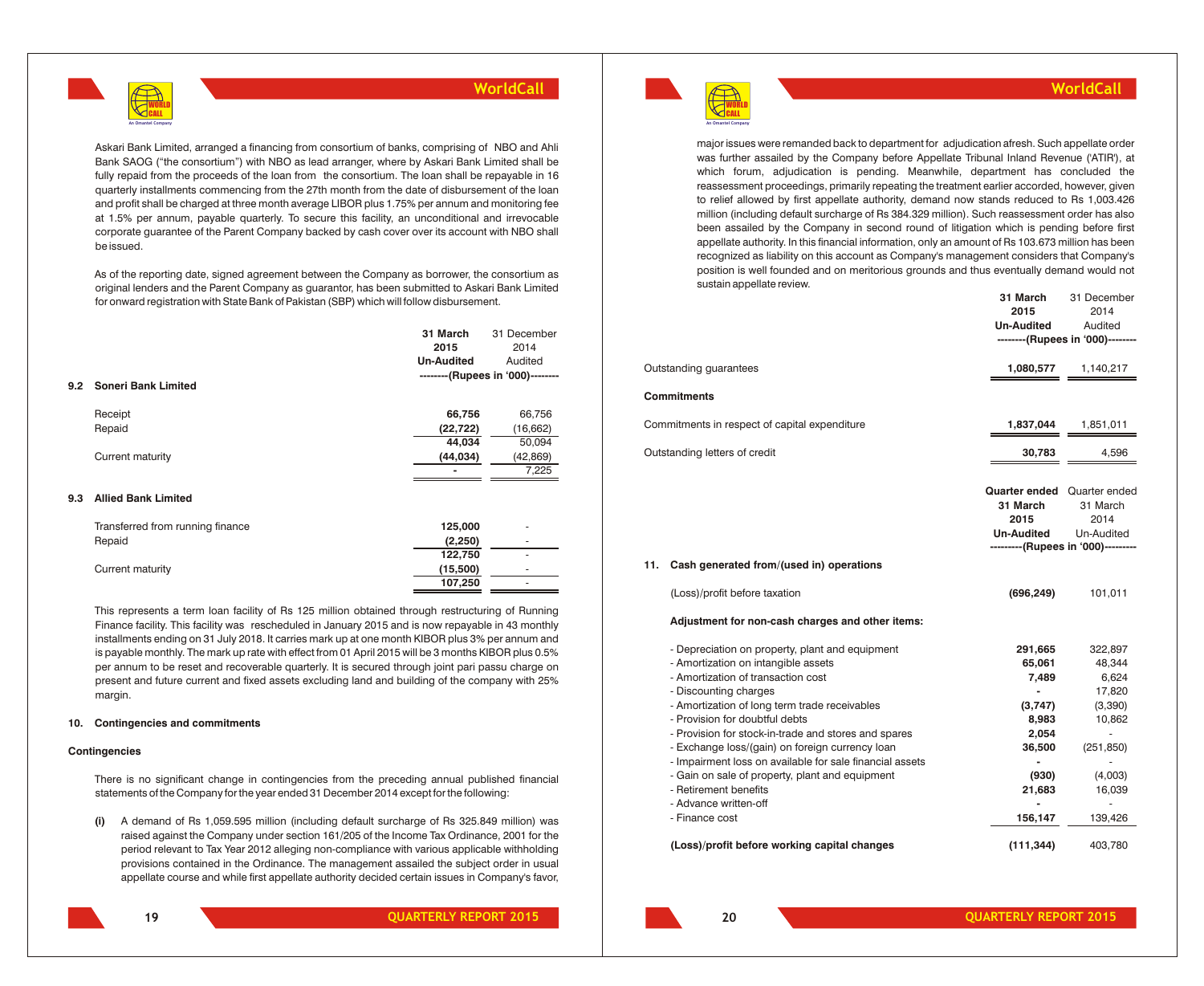| <b>Quarter ended</b> Quarter ended |            |
|------------------------------------|------------|
| 31 March                           | 31 March   |
| 2015                               | 2014       |
| <b>Un-Audited</b>                  | Un-Audited |
| ---------(Rupees in '000)--------- |            |
|                                    |            |

### **Effect on cash flow due to working capital changes:**

| (Increase)/decrease in the current assets:  |           |            |
|---------------------------------------------|-----------|------------|
| - Stores and spares                         | 16.163    | (34, 674)  |
| - Stock-in-trade                            | (8,005)   | (10, 594)  |
| - Trade debts                               | (91, 162) | 6,262      |
| - Loans and advances                        | (3,555)   | 129,974    |
| - Deposits and prepayments                  | (22, 100) | (409, 579) |
| - Other receivables                         | 7,857     | 8,596      |
| (Decrease)/increase in current liabilities: |           |            |
| - Trade and other payables                  | 352,429   | (570, 189) |
|                                             | 251.626   | (880, 204) |
|                                             | 140.282   | (476, 424) |

#### **12. Related party transactions**

WORLD CALL **An Omantel Company**

The related parties comprise of members, foreign subsidiary, local associated companies, related group companies, directors of the Company, companies where directors also hold directorship and key management personnel. Significant transactions with related parties are as follows:

|                                  |                                         | Quarter ended<br>31 March                     | Quarter ended<br>31 March                    |
|----------------------------------|-----------------------------------------|-----------------------------------------------|----------------------------------------------|
|                                  |                                         | 2015                                          | 2014                                         |
|                                  |                                         | <b>Un-Audited</b>                             | Un-Audited                                   |
|                                  |                                         | ---------------(Rupees in '000)-------------- |                                              |
| Relationship with<br>the Company | Nature of transactions                  |                                               |                                              |
| <b>Parent Company</b>            | Dividend on preference shares           | 31,461                                        |                                              |
|                                  | Management fee on preference<br>shares  | 37.645                                        | 56,384                                       |
| Other related parties            | Purchase of goods and services          | 20,472                                        | 20.962                                       |
| Key management<br>personnel      | Salaries and other employee<br>benefits | 79,031                                        | 78.614                                       |
|                                  |                                         | 31 March                                      | 31 December                                  |
|                                  |                                         | 2015                                          | 2014                                         |
|                                  |                                         | <b>Un-Audited</b>                             | Audited                                      |
|                                  |                                         |                                               | --------------(Rupees in '000)-------------- |
| Period/year end balances         |                                         |                                               |                                              |
| Receivable from related parties  |                                         | 32.443                                        | 30.432                                       |
| Payable to related parties       |                                         | 2,700,052                                     | 2,587,629                                    |



### **WorldCall**

#### **13. Financial risk management**

### **13.1 Financial risk factors**

The Company's activities expose it to a variety of financial risks: market risk (including currency risk, fair value interest rate risk, cash flow interest rate risk and price risk), credit risk and liquidity risk.

The condensed interim financial information does not include all financial risk management information and disclosures required in the annual financial statements, and should be read in conjunction with the Company's annual financial statements as at 31 December 2014.

There have been no changes in the risk management department since year end or in any risk management policies.

### **13.2 Liquidity risk**

Compared to year end, there was no material change in the contractual undiscounted cash out flows for financial liabilities except for restructuring of TFCs as referred to in note 8.

### **13.3 Fair value estimation**

The table below analyses financial instruments carried at fair value, by valuation method. The different levels have been defined as follows:

- Quoted prices (unadjusted) in active markets for identical assets or liabilities (level 1)
- Inputs other than quoted prices included within level 1 that are observable for the asset or liability, either directly (that is, as prices) or indirectly (that is, derived from prices) (level 2).
- Inputs for the asset or liability that are not based on observable market data (that is, unobservable inputs) (level 3).

The following table presents the Company's assets and liabilities that are measured at fair value at 31 March 2015.

|                                                                                                                       | Level 1 | Level 2 | Level 3     | Total  |
|-----------------------------------------------------------------------------------------------------------------------|---------|---------|-------------|--------|
| <b>Assets</b>                                                                                                         |         |         | Rupees '000 |        |
|                                                                                                                       |         |         |             |        |
| Available-for-sale investments                                                                                        | 65,377  |         |             | 65,377 |
| Liabilities                                                                                                           |         |         |             |        |
| The following table presents the Companys assets and liabilities that are measured at fair value at 31 December 2014. |         |         |             |        |
|                                                                                                                       | Level 1 | Level 2 | Level 3     | Total  |
|                                                                                                                       |         |         | Rupees '000 |        |
| <b>Assets</b>                                                                                                         |         |         |             |        |
| Available-for-sale investments                                                                                        | 74.767  |         |             | 74,767 |
| Liabilities                                                                                                           |         |         |             |        |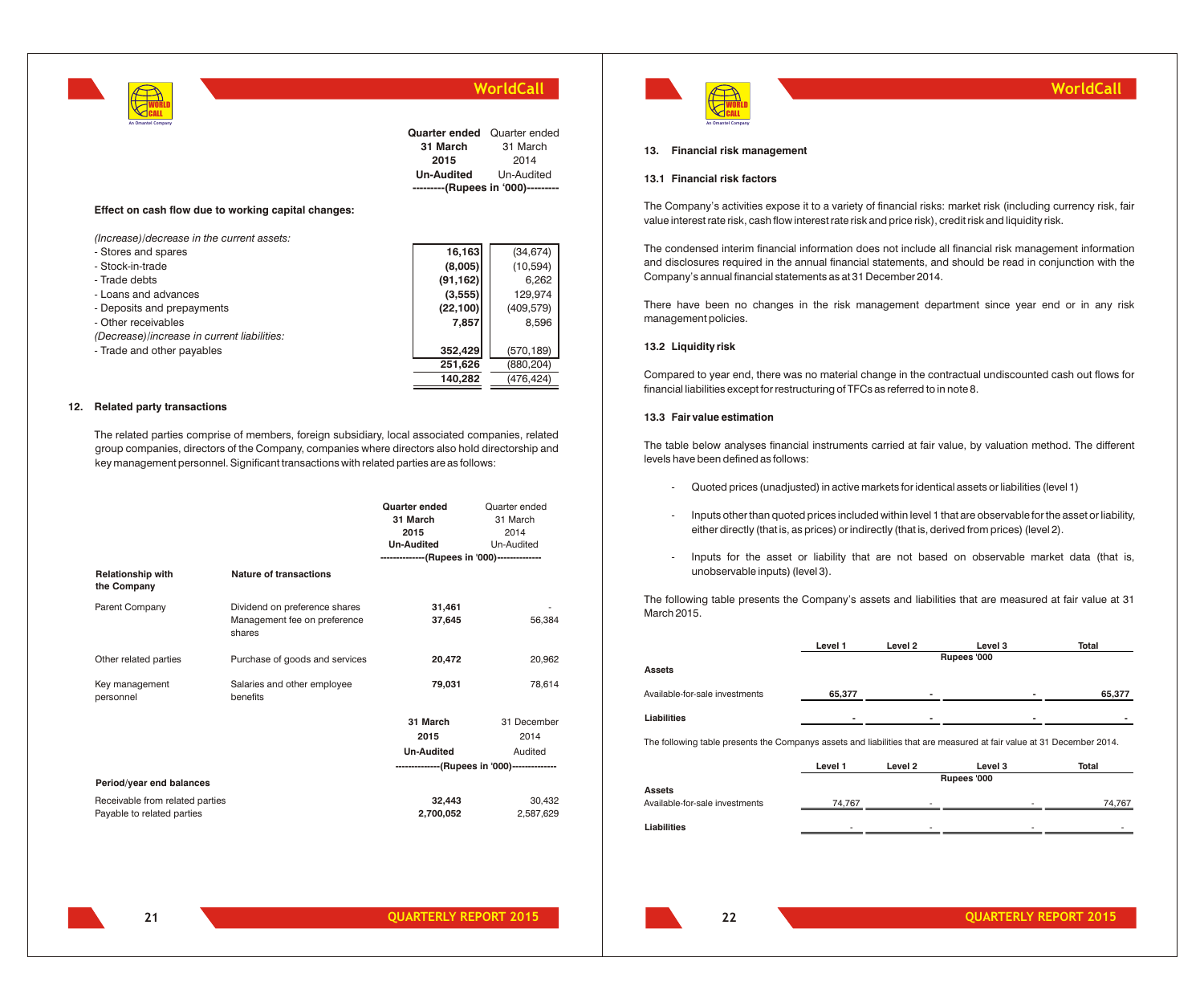



**WorldCall**

During the period, there were no significant changes in the business or economic circumstances that affect the fair value of the Company's financial assets and financial liabilities. Furthermore, there were no reclassifications of financial assets and there were no changes in valuation techniques during the period.

### **14. Date of authorization for issue**

This condensed interim financial information was authorized for issue on 30 April, 2015 by the Board of Directors of the Company.

### **15. Corresponding figures**

In order to comply with the requirements of International Accounting Standard 34 - 'Interim Financial Reporting', the condensed interim balance sheet and condensed interim statement of changes in equity have been compared with the balances of annual audited financial statements of preceding financial year, whereas, the condensed interim profit and loss account, condensed interim statement of comprehensive income and condensed interim cash flow statement have been compared with the balances of comparable period of immediately preceding financial year.



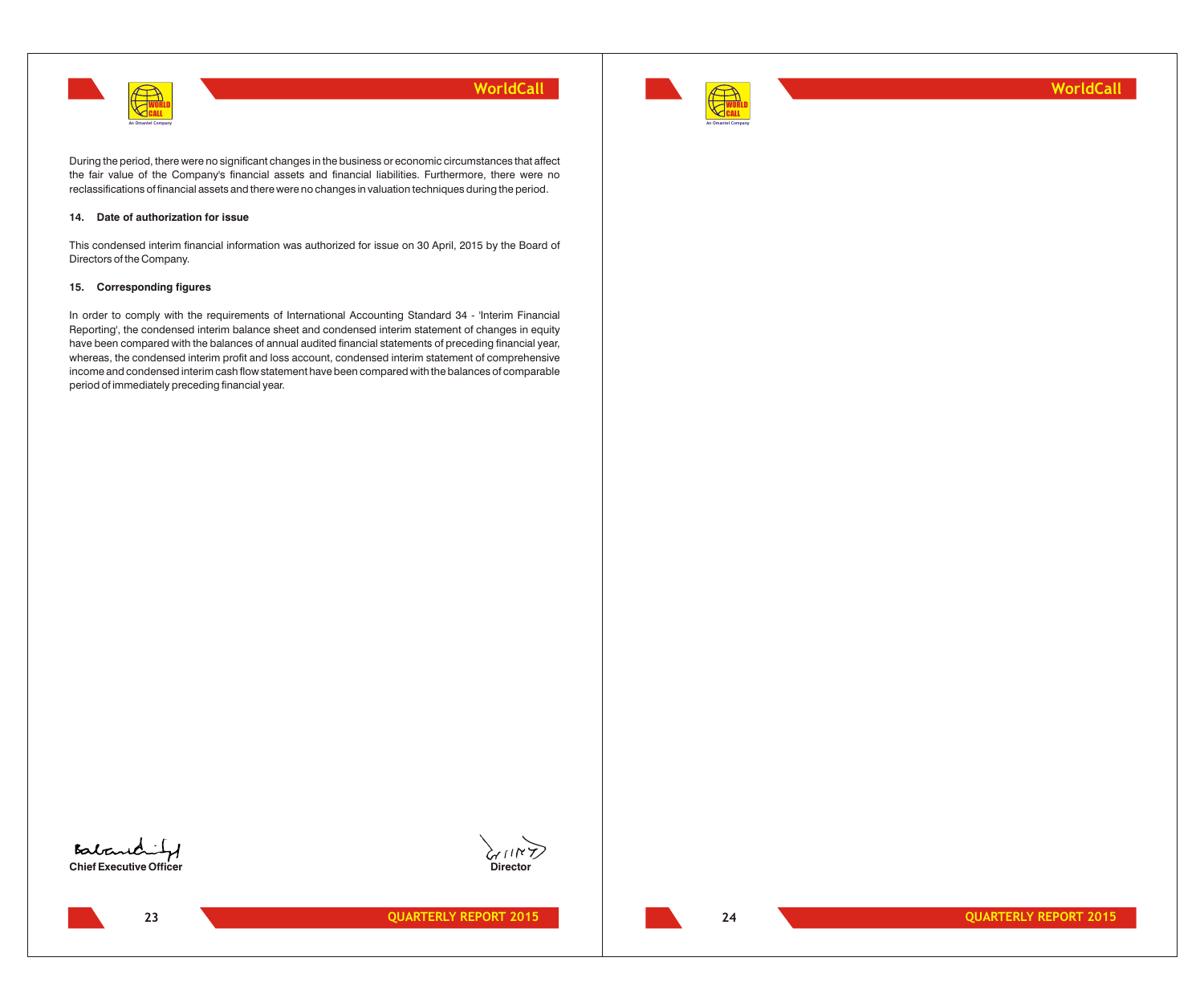

# **WORLDCALL TELECOM LIMITED AND ITS SUBSIDIARY**

**CONDENSED CONSOLIDATED INTERIM FINANCIAL INFORMATION (UN-AUDITED)**

### **31 MARCH 2015**



### **DIRECTORS' REVIEW**

The Directors of Worldcall Telecom Limited ("WTL" or the "Parent Company") are pleased to present condensed consolidated financial information of the Group for the quarter ended 31 March 2015.

### **Group Foreign Subsidiary**

**WorldCall Telecommunications Lanka (Pvt.) Limited**

Winding up of the subsidiary is in process as approved in the earlier AGM of the Parent Company. In annexed consolidated financial statements, the subsidiary has been accounted for under IFRS 5 as discontinued operations.

For and on behalf of the Board of Directors

**26**

**Babar Ali Syed** 30 April 2015 Chief Executive Officer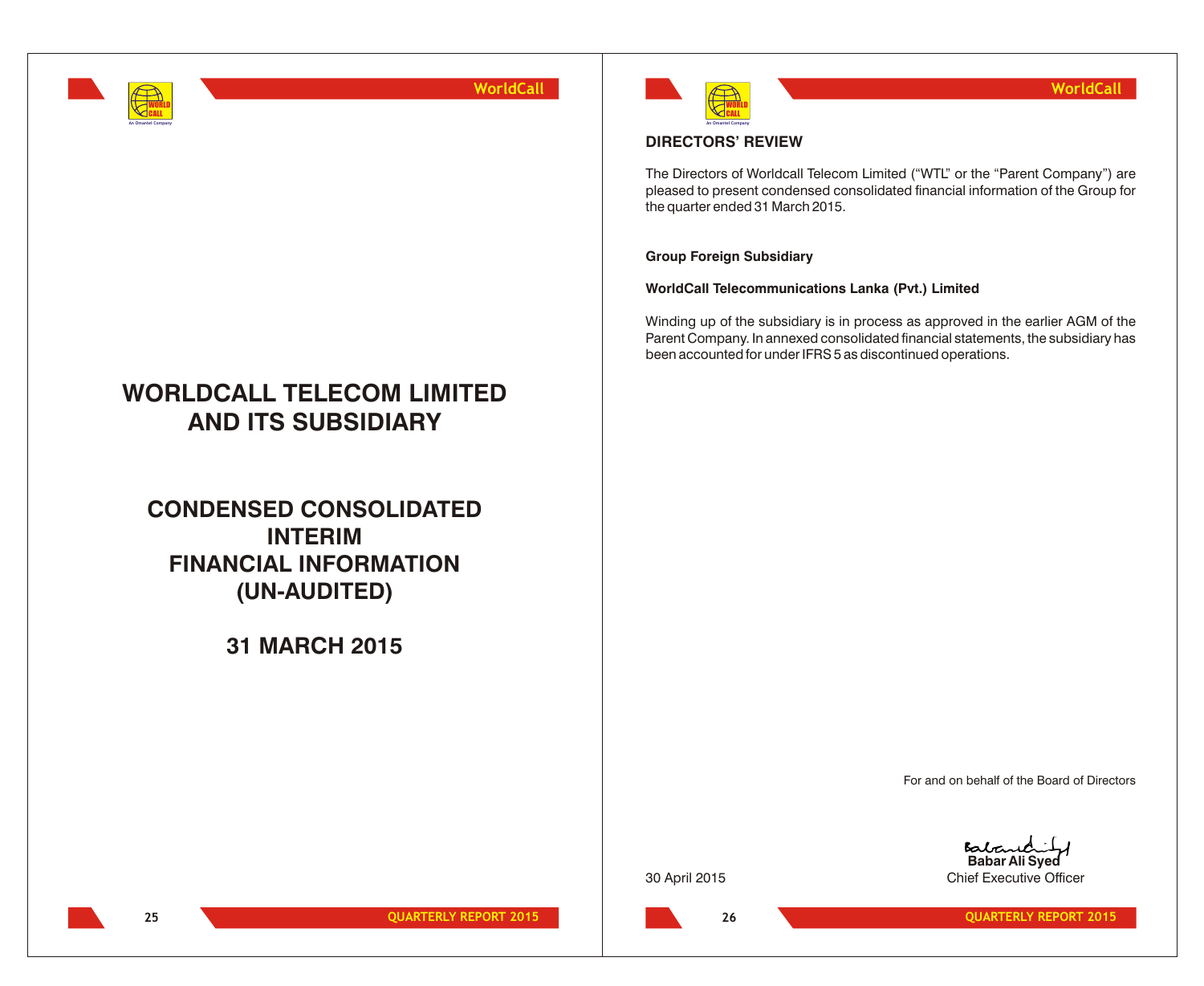

**27**

### **WorldCall**

### **CONDENSED CONSOLIDATED INTERIM BALANCE SHEET (Un-Audited) AS AT 31 MARCH 2015 31 March** 31 December

|                                                                                                               |                | 2015                  | 2014                           |
|---------------------------------------------------------------------------------------------------------------|----------------|-----------------------|--------------------------------|
|                                                                                                               |                | <b>Un-Audited</b>     | Audited                        |
| <b>NON-CURRENT ASSETS</b>                                                                                     | Note           |                       | -------(Rupees in '000)------- |
| Property, plant and equipment                                                                                 | $\overline{7}$ | 12,374,017            | 12,503,346                     |
| Intangible assets                                                                                             | 8              | 5,100,716             | 5,165,776                      |
| Investment properties                                                                                         |                | 23,200                | 23,200                         |
| Long term trade receivables                                                                                   |                | 105,019               | 110,380                        |
| Deferred taxation                                                                                             |                | 3,155,407             | 2,917,389                      |
| Long term loans - considered good                                                                             |                | 3,619                 | 3,802                          |
| Long term deposits                                                                                            |                | 57,921                | 58,566                         |
| <b>CURRENT ASSETS</b>                                                                                         |                | 20,819,899            | 20,782,459                     |
| Stores and spares                                                                                             |                | 205,388               | 223,264                        |
| Stock-in-trade                                                                                                |                | 281,619               | 273,614                        |
| Trade debts                                                                                                   |                | 997,833               | 911,906                        |
| Loans and advances<br>Deposits and prepayments                                                                |                | 616,163<br>143,810    | 612,608<br>121,710             |
| Short term investments                                                                                        |                | 65,377                | 74,767                         |
| Other receivables                                                                                             |                | 31,038                | 38,894                         |
| Income tax recoverable - net                                                                                  |                | 145,172               | 144,547                        |
| Cash and bank balances                                                                                        |                | 446,616               | 749,999                        |
|                                                                                                               |                | 2,933,016             | 3,151,309                      |
| Non-current assets classified as held for sale                                                                |                | 1,120,504             | 1,120,504                      |
| <b>CURRENT LIABILITIES</b>                                                                                    |                | 4,053,520             | 4,271,813                      |
|                                                                                                               |                |                       |                                |
| Current maturities of non-current liabilities<br>Short term borrowings - secured                              |                | 3,581,611<br>652,100  | 5,001,151<br>768,890           |
| License fee payable                                                                                           |                | 1,021,500             | 1,021,500                      |
| Trade and other payables                                                                                      |                | 7,577,569             | 7,197,619                      |
| Interest and mark up accrued                                                                                  |                | 233,710               | 202,051                        |
|                                                                                                               |                | 13,066,490            | 14, 191, 211                   |
| Liabilities in respect of non-current assets classified as held for sale                                      |                | 6,907                 | 5,404                          |
|                                                                                                               |                | 13,073,397            | 14,196,615                     |
| <b>NET CURRENT LIABILITIES</b>                                                                                |                | (9,019,877)           | (9,924,802)                    |
| <b>NON-CURRENT LIABILITIES</b>                                                                                |                |                       |                                |
| Term finance certificates - secured                                                                           | 9<br>10        | 1,461,963             |                                |
| Long term loans - secured<br>Retirement benefits                                                              |                | 2,315,882<br>356,255  | 2,385,683<br>334,582           |
| Liabilities against assets subject to finance lease                                                           |                | 2,662                 | 2,991                          |
| Long term payables                                                                                            |                | 686,364               | 627,715                        |
| Long term deposits                                                                                            |                | 35,102                | 35,421                         |
| Contingencies and commitments                                                                                 | 11             | 4,858,228             | 3,386,392                      |
|                                                                                                               |                | 6,941,794             | 7,471,265                      |
| <b>REPRESENTED BY</b>                                                                                         |                |                       |                                |
| <b>EQUITY</b>                                                                                                 |                |                       |                                |
| Share capital and reserves:                                                                                   |                |                       |                                |
| Authorized share capital                                                                                      |                |                       |                                |
| 1,500,000,000 (31 December 2014: 1,500,000,000) ordinary shares of Rs 10 each                                 |                | 15,000,000            | 15,000,000                     |
| 500,000 (31 December 2014: 500,000) preference shares of USD 100 each                                         |                |                       |                                |
| (USD 50,000,000 equivalent to Rs 6,000,000,000)                                                               |                | 6,000,000             | 6,000,000                      |
| Ordinary share capital                                                                                        |                | 8,605,716             | 8,605,716                      |
| Preference share capital                                                                                      |                | 3,537,700             | 3,537,700                      |
| Capital reserves:                                                                                             |                |                       |                                |
| - Share premium                                                                                               |                | 837,335               | 837,335                        |
| - Fair value reserve                                                                                          |                | (6, 114)              | 3,276                          |
| - Exchange translation reserve                                                                                |                | 15,601                | (21, 837)                      |
| Revenue reserve: Accumulated loss                                                                             |                | (6,902,416)           | (6,369,072)                    |
| Capital and revenue reserves attributable to equity holders of the Company<br>Non-controlling interest        |                | 6,087,822<br>(4, 875) | 6,593,118<br>(4, 434)          |
|                                                                                                               |                | 6,082,947             | 6,588,684                      |
| Surplus on revaluation of fixed assets                                                                        |                | 858,847               | 882,581                        |
|                                                                                                               |                | 6,941,794             | 7,471,265                      |
| The annexed notes 1 to 16 form an integral part of this condensed consolidated interim financial information. |                |                       |                                |
|                                                                                                               |                |                       |                                |
| Batanchil                                                                                                     |                |                       |                                |
| Chief Executive Officer                                                                                       |                |                       | Director                       |



### **WorldCall**

### **CONDENSED CONSOLIDATED INTERIM PROFIT AND LOSS ACCOUNT (UN-AUDITED)**

**FOR THE QUARTER ENDED 31 MARCH 2015**

|                                                         | <b>Quarter ended</b>    | Quarter ended                         |
|---------------------------------------------------------|-------------------------|---------------------------------------|
|                                                         | 31 March                | 31 March                              |
|                                                         | 2015                    | 2014                                  |
|                                                         | <b>Un-Audited</b>       | Un-Audited                            |
|                                                         |                         | ----------(Rupees in '000)----------- |
| <b>Continuing operations</b>                            |                         |                                       |
| Revenue - net                                           | 494,101                 | 693,607                               |
| Direct cost                                             | (683, 024)              | (747, 460)                            |
| <b>Gross loss</b>                                       | (188, 923)              | (53, 853)                             |
| Operating cost                                          | (277, 731)              | (256, 341)                            |
| <b>Operating loss</b>                                   | (466, 654)              | (310, 194)                            |
| Finance cost                                            | (163, 636)              | (163, 870)                            |
|                                                         | (630, 290)              | (474, 064)                            |
| Other income                                            | 26,898                  | 575,075                               |
| Other expenses                                          | (92, 857)               |                                       |
| (Loss)/profit before taxation                           | (696, 249)              | 101,011                               |
| Taxation                                                | 232,706                 | (70, 685)                             |
| (Loss)/profit after taxation from continuing operations | (463, 543)              | 30,326                                |
| <b>Discontinued operations</b>                          |                         |                                       |
| Loss for the period from discontinued operations        |                         | (211)                                 |
|                                                         | (463, 543)              | 30.115                                |
|                                                         |                         |                                       |
| Attributable to:                                        |                         |                                       |
| Equity holders of the Parent Company                    | (463, 543)              | 30,177                                |
| Non-controlling interest                                |                         | (62)                                  |
|                                                         | (463, 543)              | 30,115                                |
| Loss per share - basic                                  |                         |                                       |
| From continuing operations                              | <b>Rupees</b><br>(0.60) | (0.02)                                |
| From dicontinued operations                             | <b>Rupees</b>           |                                       |
| From loss for the period                                | (0.60)<br><b>Rupees</b> | (0.02)                                |
| Loss per share - diluted                                |                         |                                       |
| From continuing operations                              | <b>Rupees</b><br>(0.13) | (0.02)                                |
| From dicontinued operations                             | <b>Rupees</b>           |                                       |
| From loss for the period                                | (0.13)<br><b>Rupees</b> | (0.02)                                |

The annexed notes 1 to 16 form an integral part of this condensed consolidated interim financial information.

Babandity **Chief Executive Officer Director Chief Executive Officer Directors** 



**28**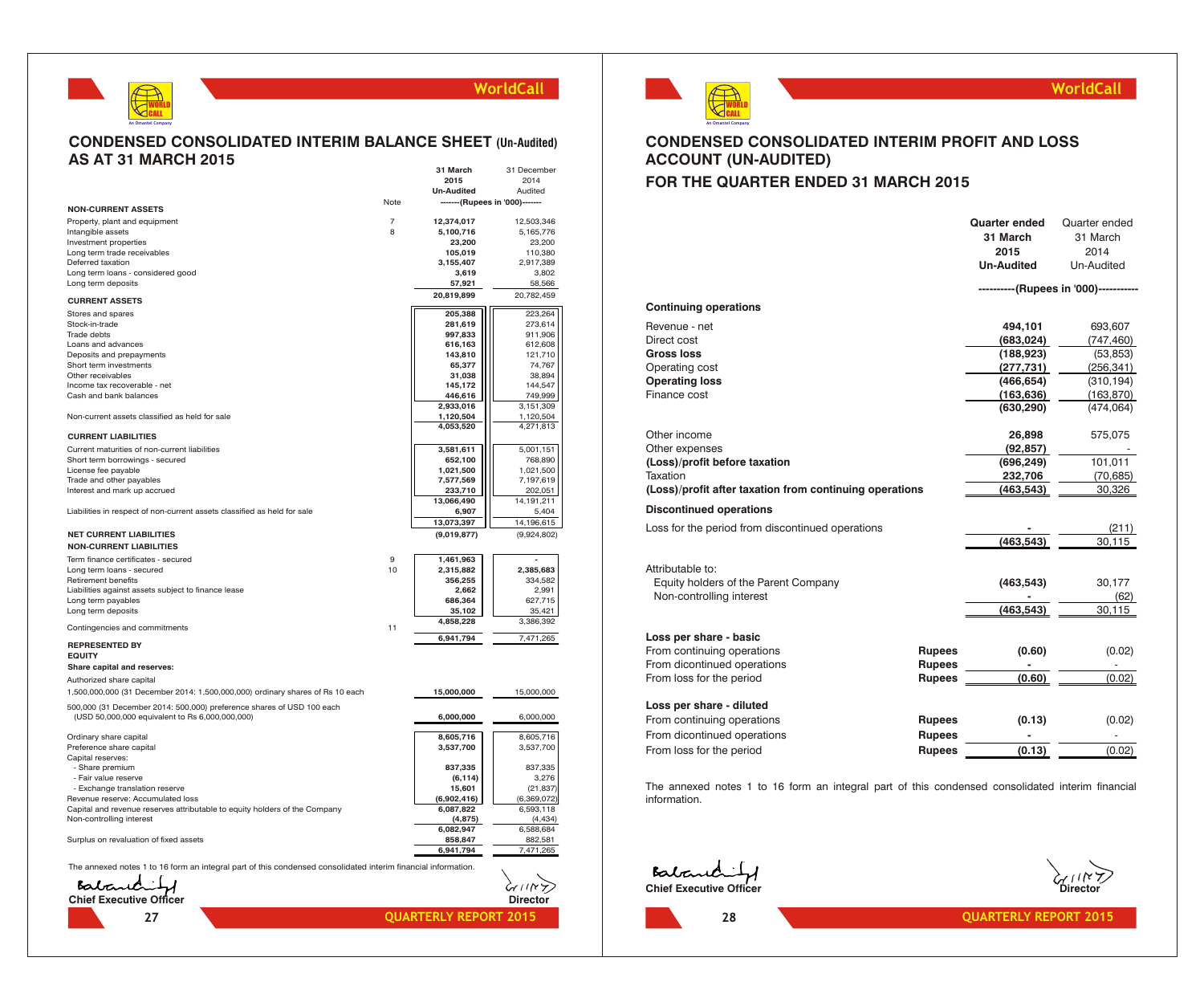



### **CONDENSED CONSOLIDATED INTERIM STATEMENT OF COMPREHENSIVE INCOME (UN-AUDITED) FOR THE QUARTER ENDED 31 MARCH 2015**

|                                                                                                                         | Quarter ended<br>31 March<br>2015<br>(Un-Audited)<br>-----------(Rupees in '000)----------- | Quarter ended<br>31 March<br>2014<br>(Un-Audited) |
|-------------------------------------------------------------------------------------------------------------------------|---------------------------------------------------------------------------------------------|---------------------------------------------------|
| (Loss)/profit for the period                                                                                            | (463, 543)                                                                                  | 30,115                                            |
| Other comprehensive (loss)/income:                                                                                      |                                                                                             |                                                   |
| Items that may be subsequently reclassified<br>to profit or loss:                                                       |                                                                                             |                                                   |
| -Exchange differences on translating foreign operations<br>-Change in fair value of available-for-sale financial assets | (1,503)<br>(9, 390)<br>(10, 893)                                                            | 5,018<br>7,744<br>12,762                          |
| Items that will not be reclassified<br>to profit or loss                                                                |                                                                                             |                                                   |
| Other comprehensive (loss)/income - net of tax                                                                          | (10, 893)                                                                                   | 12,762                                            |
| Total comprehensive (loss)/income for the period - net of tax                                                           | (474, 436)                                                                                  | 42,877                                            |
| Attributable to:                                                                                                        |                                                                                             |                                                   |
| Equity holders of the Parent Company                                                                                    | (473, 995)                                                                                  | 41,466                                            |
| Non-controlling interest                                                                                                | (441)<br>(474, 436)                                                                         | 1,411<br>42,877                                   |
|                                                                                                                         |                                                                                             |                                                   |

The annexed notes 1 to 16 form an integral part of this condensed consolidated interim financial information.



### **WorldCall**

### **CONDENSED CONSOLIDATED INTERIM CASH FLOW STATEMENT (UN-AUDITED)**

### **FOR THE QUARTER ENDED 31 MARCH 2015**

| 2015<br>2014<br><b>Un-Audited</b><br>Un-Audited<br>-----------(Rupees in '000)--------------<br>Note<br>Cash flows from operating activities<br>12<br>Cash generated from/(used in) operations<br>140,282<br>(300, 400)<br>Decrease in non-current assets:<br>- Long term deposits<br>645<br>13,447<br>- Long term loans<br>183<br>- Long term trade receivable<br>5,361<br>7,811<br>Increase/(decrease) in non-current liabilities:<br>- Long term deposits<br>(319)<br>3,613<br>- Long term payables<br>(197, 408)<br>Retirement benefits paid<br>(16, 391)<br>(21, 887)<br>Finance cost paid<br>(67, 338)<br>(140, 395)<br>Taxes paid<br>(5,935)<br>(28, 500)<br>Net cash inflow/(outflow) from operating activities<br>60,101<br>(667, 332)<br>Cash flows from investing activities<br>(172, 782)<br>(346, 291)<br>Fixed capital expenditure<br>11.036<br>Proceeds from disposal of property, plant and equipment<br>4.035<br>Net cash outflow from investing activities<br>(161, 746)<br>(342, 256)<br>Cash flows from financing activities<br>248,231<br>Proceeds against long term loan - net<br>(100, 000)<br>Payment of term finance certificates<br>(109, 660)<br>Payment of long term loan<br>8,210<br>488<br>Running finance - net<br>Payment of short term borrowings - net<br>(3,000)<br>Repayment of liabilities against assets subject to finance lease<br>(288)<br>(17, 322)<br>Net cash (outflow)/inflow from financing activities<br>(201, 738)<br>228,397<br>Net decrease in cash and cash equivalents<br>(303, 383)<br>(781, 191)<br>Cash and cash equivalents at the beginning of the period<br>750,001<br>2,501,980<br>1,720,789<br>Cash and cash equivalents at the end of the period<br>446,618 |  | Quarter ended | Quarter ended |
|--------------------------------------------------------------------------------------------------------------------------------------------------------------------------------------------------------------------------------------------------------------------------------------------------------------------------------------------------------------------------------------------------------------------------------------------------------------------------------------------------------------------------------------------------------------------------------------------------------------------------------------------------------------------------------------------------------------------------------------------------------------------------------------------------------------------------------------------------------------------------------------------------------------------------------------------------------------------------------------------------------------------------------------------------------------------------------------------------------------------------------------------------------------------------------------------------------------------------------------------------------------------------------------------------------------------------------------------------------------------------------------------------------------------------------------------------------------------------------------------------------------------------------------------------------------------------------------------------------------------------------------------------------------------------------------------------------------------------|--|---------------|---------------|
|                                                                                                                                                                                                                                                                                                                                                                                                                                                                                                                                                                                                                                                                                                                                                                                                                                                                                                                                                                                                                                                                                                                                                                                                                                                                                                                                                                                                                                                                                                                                                                                                                                                                                                                          |  | 31 March      | 31 March      |
|                                                                                                                                                                                                                                                                                                                                                                                                                                                                                                                                                                                                                                                                                                                                                                                                                                                                                                                                                                                                                                                                                                                                                                                                                                                                                                                                                                                                                                                                                                                                                                                                                                                                                                                          |  |               |               |
|                                                                                                                                                                                                                                                                                                                                                                                                                                                                                                                                                                                                                                                                                                                                                                                                                                                                                                                                                                                                                                                                                                                                                                                                                                                                                                                                                                                                                                                                                                                                                                                                                                                                                                                          |  |               |               |
|                                                                                                                                                                                                                                                                                                                                                                                                                                                                                                                                                                                                                                                                                                                                                                                                                                                                                                                                                                                                                                                                                                                                                                                                                                                                                                                                                                                                                                                                                                                                                                                                                                                                                                                          |  |               |               |
|                                                                                                                                                                                                                                                                                                                                                                                                                                                                                                                                                                                                                                                                                                                                                                                                                                                                                                                                                                                                                                                                                                                                                                                                                                                                                                                                                                                                                                                                                                                                                                                                                                                                                                                          |  |               |               |
|                                                                                                                                                                                                                                                                                                                                                                                                                                                                                                                                                                                                                                                                                                                                                                                                                                                                                                                                                                                                                                                                                                                                                                                                                                                                                                                                                                                                                                                                                                                                                                                                                                                                                                                          |  |               |               |
|                                                                                                                                                                                                                                                                                                                                                                                                                                                                                                                                                                                                                                                                                                                                                                                                                                                                                                                                                                                                                                                                                                                                                                                                                                                                                                                                                                                                                                                                                                                                                                                                                                                                                                                          |  |               |               |
|                                                                                                                                                                                                                                                                                                                                                                                                                                                                                                                                                                                                                                                                                                                                                                                                                                                                                                                                                                                                                                                                                                                                                                                                                                                                                                                                                                                                                                                                                                                                                                                                                                                                                                                          |  |               |               |
|                                                                                                                                                                                                                                                                                                                                                                                                                                                                                                                                                                                                                                                                                                                                                                                                                                                                                                                                                                                                                                                                                                                                                                                                                                                                                                                                                                                                                                                                                                                                                                                                                                                                                                                          |  |               |               |
|                                                                                                                                                                                                                                                                                                                                                                                                                                                                                                                                                                                                                                                                                                                                                                                                                                                                                                                                                                                                                                                                                                                                                                                                                                                                                                                                                                                                                                                                                                                                                                                                                                                                                                                          |  |               |               |
|                                                                                                                                                                                                                                                                                                                                                                                                                                                                                                                                                                                                                                                                                                                                                                                                                                                                                                                                                                                                                                                                                                                                                                                                                                                                                                                                                                                                                                                                                                                                                                                                                                                                                                                          |  |               |               |
|                                                                                                                                                                                                                                                                                                                                                                                                                                                                                                                                                                                                                                                                                                                                                                                                                                                                                                                                                                                                                                                                                                                                                                                                                                                                                                                                                                                                                                                                                                                                                                                                                                                                                                                          |  |               |               |
|                                                                                                                                                                                                                                                                                                                                                                                                                                                                                                                                                                                                                                                                                                                                                                                                                                                                                                                                                                                                                                                                                                                                                                                                                                                                                                                                                                                                                                                                                                                                                                                                                                                                                                                          |  |               |               |
|                                                                                                                                                                                                                                                                                                                                                                                                                                                                                                                                                                                                                                                                                                                                                                                                                                                                                                                                                                                                                                                                                                                                                                                                                                                                                                                                                                                                                                                                                                                                                                                                                                                                                                                          |  |               |               |
|                                                                                                                                                                                                                                                                                                                                                                                                                                                                                                                                                                                                                                                                                                                                                                                                                                                                                                                                                                                                                                                                                                                                                                                                                                                                                                                                                                                                                                                                                                                                                                                                                                                                                                                          |  |               |               |
|                                                                                                                                                                                                                                                                                                                                                                                                                                                                                                                                                                                                                                                                                                                                                                                                                                                                                                                                                                                                                                                                                                                                                                                                                                                                                                                                                                                                                                                                                                                                                                                                                                                                                                                          |  |               |               |
|                                                                                                                                                                                                                                                                                                                                                                                                                                                                                                                                                                                                                                                                                                                                                                                                                                                                                                                                                                                                                                                                                                                                                                                                                                                                                                                                                                                                                                                                                                                                                                                                                                                                                                                          |  |               |               |
|                                                                                                                                                                                                                                                                                                                                                                                                                                                                                                                                                                                                                                                                                                                                                                                                                                                                                                                                                                                                                                                                                                                                                                                                                                                                                                                                                                                                                                                                                                                                                                                                                                                                                                                          |  |               |               |
|                                                                                                                                                                                                                                                                                                                                                                                                                                                                                                                                                                                                                                                                                                                                                                                                                                                                                                                                                                                                                                                                                                                                                                                                                                                                                                                                                                                                                                                                                                                                                                                                                                                                                                                          |  |               |               |
|                                                                                                                                                                                                                                                                                                                                                                                                                                                                                                                                                                                                                                                                                                                                                                                                                                                                                                                                                                                                                                                                                                                                                                                                                                                                                                                                                                                                                                                                                                                                                                                                                                                                                                                          |  |               |               |
|                                                                                                                                                                                                                                                                                                                                                                                                                                                                                                                                                                                                                                                                                                                                                                                                                                                                                                                                                                                                                                                                                                                                                                                                                                                                                                                                                                                                                                                                                                                                                                                                                                                                                                                          |  |               |               |
|                                                                                                                                                                                                                                                                                                                                                                                                                                                                                                                                                                                                                                                                                                                                                                                                                                                                                                                                                                                                                                                                                                                                                                                                                                                                                                                                                                                                                                                                                                                                                                                                                                                                                                                          |  |               |               |
|                                                                                                                                                                                                                                                                                                                                                                                                                                                                                                                                                                                                                                                                                                                                                                                                                                                                                                                                                                                                                                                                                                                                                                                                                                                                                                                                                                                                                                                                                                                                                                                                                                                                                                                          |  |               |               |
|                                                                                                                                                                                                                                                                                                                                                                                                                                                                                                                                                                                                                                                                                                                                                                                                                                                                                                                                                                                                                                                                                                                                                                                                                                                                                                                                                                                                                                                                                                                                                                                                                                                                                                                          |  |               |               |
|                                                                                                                                                                                                                                                                                                                                                                                                                                                                                                                                                                                                                                                                                                                                                                                                                                                                                                                                                                                                                                                                                                                                                                                                                                                                                                                                                                                                                                                                                                                                                                                                                                                                                                                          |  |               |               |
|                                                                                                                                                                                                                                                                                                                                                                                                                                                                                                                                                                                                                                                                                                                                                                                                                                                                                                                                                                                                                                                                                                                                                                                                                                                                                                                                                                                                                                                                                                                                                                                                                                                                                                                          |  |               |               |
|                                                                                                                                                                                                                                                                                                                                                                                                                                                                                                                                                                                                                                                                                                                                                                                                                                                                                                                                                                                                                                                                                                                                                                                                                                                                                                                                                                                                                                                                                                                                                                                                                                                                                                                          |  |               |               |
|                                                                                                                                                                                                                                                                                                                                                                                                                                                                                                                                                                                                                                                                                                                                                                                                                                                                                                                                                                                                                                                                                                                                                                                                                                                                                                                                                                                                                                                                                                                                                                                                                                                                                                                          |  |               |               |
|                                                                                                                                                                                                                                                                                                                                                                                                                                                                                                                                                                                                                                                                                                                                                                                                                                                                                                                                                                                                                                                                                                                                                                                                                                                                                                                                                                                                                                                                                                                                                                                                                                                                                                                          |  |               |               |
|                                                                                                                                                                                                                                                                                                                                                                                                                                                                                                                                                                                                                                                                                                                                                                                                                                                                                                                                                                                                                                                                                                                                                                                                                                                                                                                                                                                                                                                                                                                                                                                                                                                                                                                          |  |               |               |
|                                                                                                                                                                                                                                                                                                                                                                                                                                                                                                                                                                                                                                                                                                                                                                                                                                                                                                                                                                                                                                                                                                                                                                                                                                                                                                                                                                                                                                                                                                                                                                                                                                                                                                                          |  |               |               |
|                                                                                                                                                                                                                                                                                                                                                                                                                                                                                                                                                                                                                                                                                                                                                                                                                                                                                                                                                                                                                                                                                                                                                                                                                                                                                                                                                                                                                                                                                                                                                                                                                                                                                                                          |  |               |               |

The annexed notes 1 to 16 form an integral part of this condensed consolidated interim financial information.





**29**

**QUARTERLY REPORT 2015 QUARTERLY REPORT 2015**

**Eatrument** 

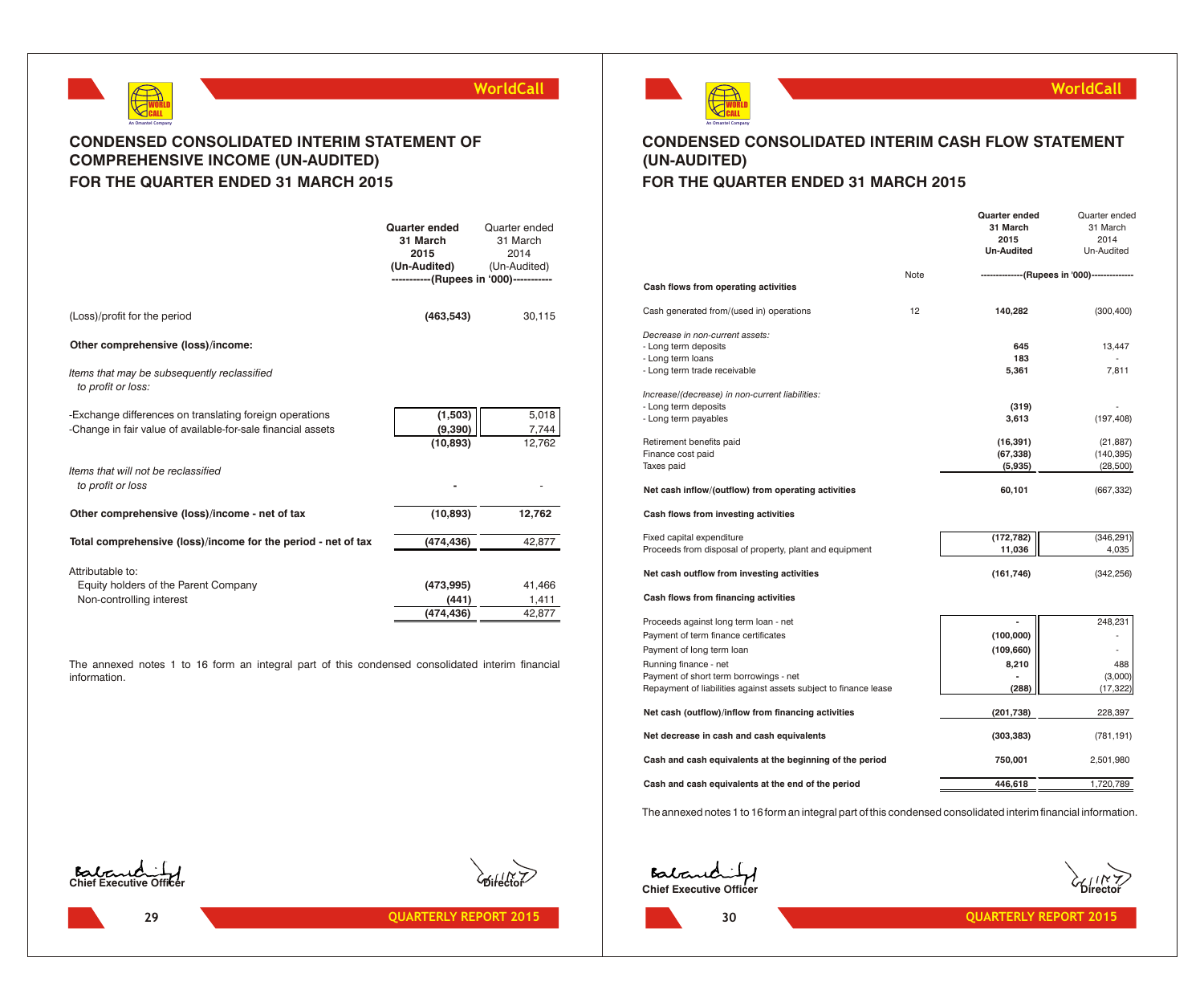| An Omantel Compan |
|-------------------|

### **WorldCall**

**WorldCall**



### **NOTES TO THE CONDENSED CONSOLIDATED INTERIM FINANCIAL INFORMATION (UN-AUDITED) FOR THE QUARTER ENDED 31 MARCH 2015**

### **1. Legal status and nature of business**

- **1.1** The Group consists of Worldcall Telecom Limited and Worldcall Telecommunications Lanka (Private) Limited, together "the Group"
- 1.2 Worldcall Telecom Limited ("the Parent Company") is a public limited company incorporated in Pakistan on 15 March 2001 under the Companies Ordinance, 1984 and its shares are quoted on the Karachi and Lahore Stock Exchanges. The Company commenced its operations on 01 December 2004 and is engaged in providing Wireless Local Loop ("WLL") and Long Distance & International ("LDI") services in Pakistan and re-broadcasting international/national satellite/terrestrial wireless and cable television and radio signals as well as interactive communication and to establish, maintain and operate the licensed telephony services. The Company has been licensed by Pakistan Telecommunication Authority ("PTA") and Pakistan Electronic Media Regulatory Authority ("PEMRA") for these purposes. The registered office of the Company is situated at 67A, C III, Gulberg III, Lahore.

During the year ended 30 June 2008, 56.80% ordinary shares (488,839,429 ordinary shares) of the Parent Company were acquired by Oman Telecommunications Company SAOG ("the Holding Company"). In addition to this, the Holding Company also acquired 57.14% preference shares (200,000 preference shares) during the year ended 31 December 2013.

Worldcall Telecommunications Lanka (Private) Limited ("the Subsidiary") was incorporated in Sri Lanka and is a joint venture with Hayleys Group to operate payphones. The principal activity of the Subsidiary is the operation and maintenance of a public payphones network. Payphones are installed at various shops/commercial outlets. The Parent Company holds 70.65% of voting securities in the Subsidiary .

#### **2. Basis of preparation**

### *Consolidation*

The consolidated interim financial information includes the financial information of the Group. The financial information of the Subsidiary has been consolidated on a line by line basis.

### *Subsidiary*

Subsidiary is an entity controlled by the Parent Company. Control exists when the Company has the power, directly or indirectly, to govern the financial and operating policies of the entity so as to benefit from its activities. The financial information of the Subsidiary is included in the condensed interim consolidated financial information from the date that control commences until the date that control ceases.

#### *Transactions eliminated on consolidation*

Intragroup balances and any other unrealized gains and losses or income and expenses arising from intragroup transactions, are eliminated in preparing the condensed interim consolidated financial information. Unrealized losses are eliminated in the same way as unrealized gains, but only to the extent that there is no evidence of impairment.

CONDENSED CONSOLIDATED INTERIM STATEMENT OF CHANGES IN EQUITY (UN-AUDITED)<br>FOR THE QUARTER ENDED 31 MARCH 2015 **CONDENSED CONSOLIDATED INTERIM STATEMENT OF CHANGES IN EQUITY (UN-AUDITED) FOR THE QUARTER ENDED 31 MARCH 2015**

**31**

|                                                                                                                                                  |                |                  |         | Attributable to equity holders of the Company |                                            |                         |                              |                          |                                |                          |
|--------------------------------------------------------------------------------------------------------------------------------------------------|----------------|------------------|---------|-----------------------------------------------|--------------------------------------------|-------------------------|------------------------------|--------------------------|--------------------------------|--------------------------|
|                                                                                                                                                  | Share Capital  |                  |         | Capital Reserve                               |                                            | Revenue Reserve         |                              |                          |                                |                          |
|                                                                                                                                                  | Ordinary share | Preference share | Share   |                                               | Exchange                                   |                         | revaluation of<br>Surplus on | Sub<br>total             | controlling<br>interest<br>Non |                          |
|                                                                                                                                                  | capital        | capital          | premium | Fair value reserve                            | ----- (Rupees in '000) ----<br>translation | Accumulated loss        | fixed assets                 |                          |                                | Total                    |
| Balance as at 31 December 2013 (Audited)                                                                                                         | 8,605,716      | 3,537,700        | 837,335 | 11,702                                        | 136,733                                    | (3,532,185)             | 357,960                      | 9,954,961                | (5, 181)                       | 9,949,780                |
| Profit for the period                                                                                                                            |                |                  |         |                                               |                                            | 30,177                  |                              | 30,177                   |                                | 30,177                   |
| Other comprehensive income for the period - net of tax                                                                                           |                |                  |         | 7,744                                         | 3,545                                      |                         |                              | 11,289                   | 1,411                          | 12,700                   |
| Total comprehensive income for the period - net of tax                                                                                           |                |                  |         | 7,744                                         | 3,545                                      | 30,177                  |                              | 41,466                   | 1,411                          | 42,877                   |
| Transfer to surplus on revaluation of fixed assets                                                                                               |                |                  |         |                                               |                                            | (2,709)                 | 2,709                        |                          |                                |                          |
| Exchange translation reserve                                                                                                                     |                |                  |         |                                               | (255, 500)                                 | 255,500                 |                              |                          |                                |                          |
| Dividend on preference shares                                                                                                                    |                |                  |         |                                               |                                            | (43,341)                |                              | (43, 341)                |                                | (43, 341)                |
| Total transactions with owners, recognized directly in equity                                                                                    |                |                  |         |                                               | (255, 500)                                 | 212,159                 |                              | (43, 341)                |                                | (43, 341)                |
| Balance as at 31 March 2014 (Un-Audited)                                                                                                         | 8,605,716      | 3,537,700        | 837,335 | 19,446                                        | (115, 222)                                 | (3,292,558)             | 360,669                      | 9,953,086                | (3,770)                        | 9,949,316                |
| Loss for the period                                                                                                                              |                |                  |         |                                               | (1, 115)                                   | (15.041)<br>(2,818,321) | 538,501                      | 506,175<br>(2,818,321)   | (262)                          | (2, 818, 583)<br>505,773 |
| Other comprehensive (loss)/income for the period - net of tax<br>Total comprehensive (loss)/income for the period - net of tax                   |                |                  |         | (16, 170)<br>(16, 170)                        | (1, 115)                                   | (2,833,362)             | 538,501                      | (2,312,145)              | $(402)$<br>$(664)$             | (2, 312, 810)            |
| Transfer from surplus on revaluation of fixed assets                                                                                             |                |                  |         |                                               |                                            | 11,645                  | (16,589)                     | (4, 944)                 |                                | (4, 944)                 |
| Exchange translation reserve                                                                                                                     |                |                  |         |                                               | 94,500                                     | (94,500)                |                              |                          |                                |                          |
| Dividend on preference shares                                                                                                                    |                |                  |         | ï                                             |                                            | (160, 297)              |                              | (160, 297)               |                                | (160, 297)               |
| Total transactions with owners, recognized directly in equity                                                                                    |                |                  |         |                                               | 94,500                                     | (254, 797)              |                              | (160, 297)               |                                | (160, 297)               |
| Balance as at 31 December 2014 (Audited)                                                                                                         | 8,605,716      | 3,537,700        | 837,335 | 3,276                                         | (21, 837)                                  | (6, 369, 072)           | 882,581                      | 7,475,699                | (4, 434)                       | 7,471,265                |
| Loss for the period                                                                                                                              |                |                  |         |                                               |                                            | (463, 543)              |                              | (463, 543)               |                                | (463, 543)               |
| Total comprehensive loss for the period - net of tax<br>Other comprehensive loss for the period                                                  |                |                  |         | (9,390)<br>(066'6)                            | (1,062)<br>(1,062)                         | (463, 543)              |                              | (10, 452)<br>(473, 995)  | (441)<br>(441)                 | (10, 893)<br>(474, 436)  |
|                                                                                                                                                  |                |                  |         |                                               |                                            |                         |                              |                          |                                |                          |
| Transfer to surplus on revaluation of fixed assets                                                                                               |                |                  |         |                                               |                                            | 23,734                  | (23,734)                     |                          |                                |                          |
| Exchange translation reserve                                                                                                                     |                |                  |         |                                               | 38,500                                     | (38,500)                |                              |                          |                                |                          |
| Total transactions with owners, recognized directly in equity<br>Dividend on preference shares                                                   |                |                  |         |                                               | 38,500                                     | (55,036)<br>(93,536)    |                              | $(55,036)$<br>$(55,036)$ |                                | (55,036)                 |
| Balance as at 31 March 2015 (Un-Audited)                                                                                                         | 8,605,716      | 3,537,700        | 837,335 | (6, 114)                                      | 15,601                                     | (6,902,416)             | 858,847                      | 6,946,669                | (4, 875)                       | 6,11,194                 |
| The annexed notes 1 to 16 form an integral part of this condensed consolidated interim financial information.<br>Chief Executive Officer<br>alan |                |                  |         |                                               |                                            |                         |                              |                          |                                | ドラニト<br>Director         |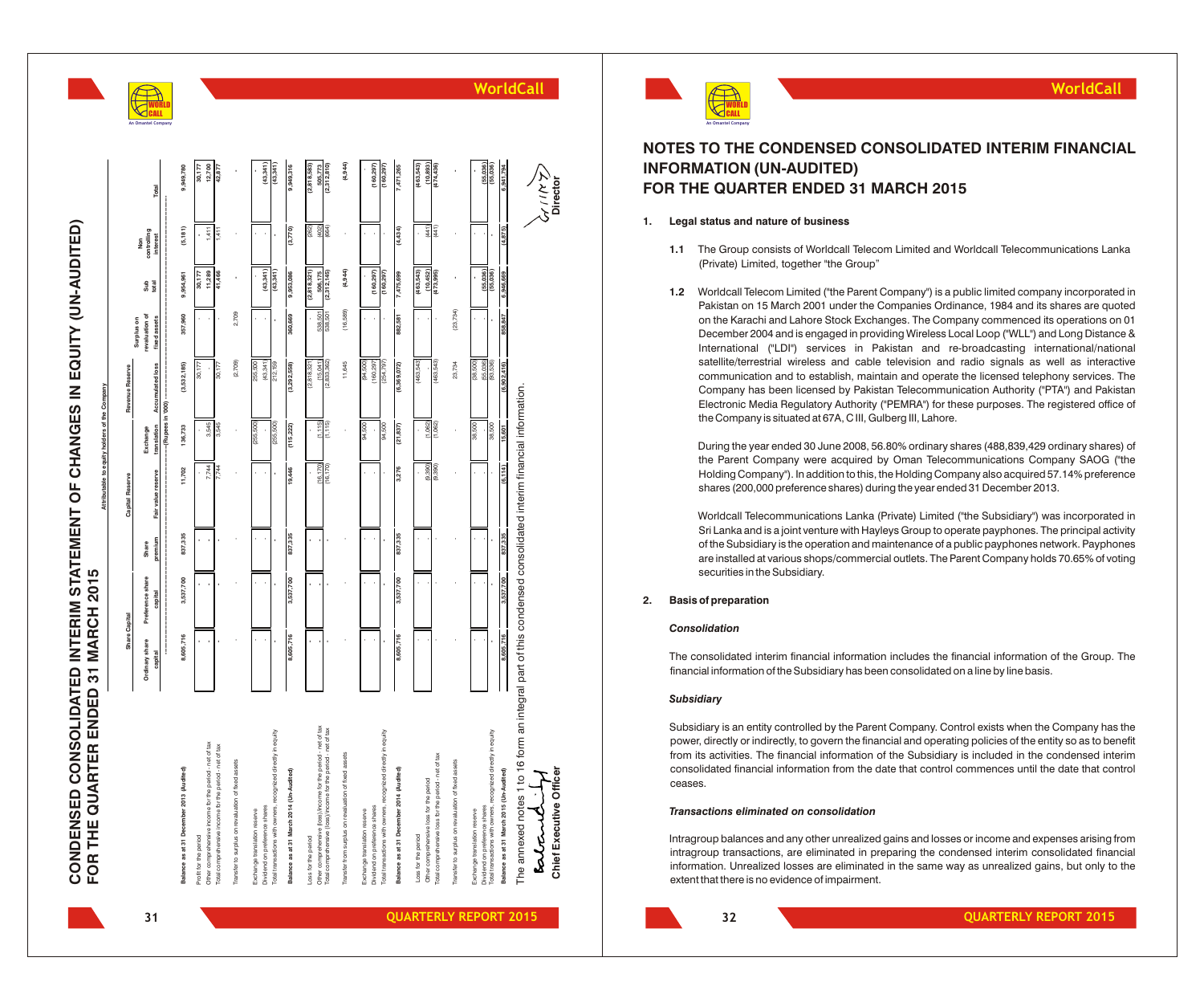

Non controlling interest is that part of net results of operations and of net assets of the subsidiary attributable to interest which are not owned by the Group. Non controlling interest is presented separately in the consolidated financial statements.

In accordance with the requirements of International Financial Reporting Standards (IFRS), management has carried out a going concern assessment of the Group and believes that the going concern assumption used for the preparation of this financial information is appropriate. This assessment is based on a five years' business plan approved by the Board of Directors wherein the Group is confident that it will be able to meet its obligations and carry on business without any material curtailment, with a continued support of the Holding Company.

#### **3. Statement of compliance**

This condensed interim consolidated financial information is unaudited and is being submitted to the members in accordance with section 245 of the Companies Ordinance, 1984. It has been prepared in accordance with the requirements of the International Accounting Standard (IAS) 34 - 'Interim Financial Reporting' and provisions of and directives issued under the Companies Ordinance, 1984. In case where requirements differ, the provisions of or directives issued under the Companies Ordinance, 1984 have been followed. This condensed consolidated interim financial information does not include all the information and disclosures required in the annual consolidated financial statements and should be read in conjunction with the financial statements of the Group for the year ended 31 December 2014.

#### **4. Significant accounting policies**

**4.1** The accounting policies and the methods of computation adopted in the preparation of this condensed consolidated interim financial information are the same as those applied in the preparation of preceding annual published financial statements for the year ended 31 December 2014.

#### **4.2 Initial application of standards, amendments or an interpretation to existing standards**

The following amendments to existing standards have been published that are applicable to the Group's financial statements covering annual periods, beginning on or after the following dates:

### **4.2.1 Standards, amendments and interpretations to approved accounting standards that are effective in the current year**

Certain standards, amendments and interpretations to approved accounting standards are effective in the current year but are considered not to be relevant or to have any significant effect on the Group's operations and are, therefore, not detailed in this condensed interim financial information.

#### **4.2.2 Standards, amendments and interpretations to existing standards that are not yet effective and have not been early adopted by the Group**

There are certain standards, amendments to the approved accounting standards and interpretations that are mandatory for the Group's accounting periods beginning on or after January 1, 2016 but are considered not to be relevant or to have any significant effect on the Group's operations and are, therefore, not detailed in this condensed interim financial information.



### **WorldCall**

31 December

**31 March**

#### **5. Significant accounting judgments and estimates**

The preparation of condensed interim consolidated financial information in conformity with approved accounting standards requires management to make judgements, estimates and assumptions that affect the application of accounting policies and reported amounts of assets and liabilities, income and expenses. The estimates, associated assumptions and judgements are based on historical experience and various other factors that are believed to be reasonable under the circumstances, the result of which form the basis of making the judgements about carrying values of assets and liabilities that are not readily apparent from other sources. Actual results may differ from these estimates. In preparing this condensed interim consolidated financial information, the significant judgements made by management in applying accounting policies and the key sources of estimation were the same as those that were applied to the financial statements for the year ended 31 December 2014.

**6.** Income tax expense is recognised based on management's best estimate of the weighted average annual income tax rate expected for the full financial year.

| 7.  | Property, plant and equipment                                                                     | <b>Note</b> | э і магсп<br>2015<br><b>Un-Audited</b> | 31 December<br>2014<br>Audited<br>--------(Rupees in '000)-------- |
|-----|---------------------------------------------------------------------------------------------------|-------------|----------------------------------------|--------------------------------------------------------------------|
|     | Operating fixed assets                                                                            |             | 11,429,597                             | 11,641,345                                                         |
|     | Capital work-in-progress                                                                          |             | 928,821                                | 836,413                                                            |
|     | Major spare parts and stand-by equipment                                                          |             | 15,599                                 | 25,588                                                             |
|     |                                                                                                   |             | 12,374,017                             | 12,503,346                                                         |
|     | <b>Operating fixed assets</b>                                                                     |             |                                        |                                                                    |
|     | Opening book value                                                                                |             | 11,641,345                             | 12,520,955                                                         |
|     | Additions during the period/year                                                                  | 7.1         | 89,974                                 | 1,212,066                                                          |
|     | <b>Revaluation surplus</b>                                                                        |             |                                        | 455,772                                                            |
|     | Transfers in from investment properties                                                           |             |                                        | 97,500                                                             |
|     |                                                                                                   |             | 11,731,319                             | 14,286,293                                                         |
|     | Disposals (at book value) for the period/year<br>Transferred out to non-current assets classified | 7.2         | (10, 057)                              | (19, 112)                                                          |
|     | as held for sale                                                                                  |             |                                        | (1,356,011)                                                        |
|     | Depreciation charged during the period/year                                                       |             | (291, 665)                             | (1, 269, 825)                                                      |
|     | Closing book value                                                                                | 7.3         | 11,429,597                             | 11,641,345                                                         |
| 7.1 | Following is the detail of additions                                                              |             |                                        |                                                                    |
|     | Leasehold improvements                                                                            |             | 515                                    | 2,741                                                              |
|     | Plant and equipment                                                                               |             | 89,039                                 | 1,199,213                                                          |
|     | Office equipment                                                                                  |             | 219                                    | 2,623                                                              |
|     | Furniture and fixtures                                                                            |             | 34                                     |                                                                    |
|     | Computers                                                                                         |             | 167                                    | 2,114                                                              |
|     | Vehicles                                                                                          |             |                                        | 5,375                                                              |
|     |                                                                                                   |             | 89,974                                 | 1,212,066                                                          |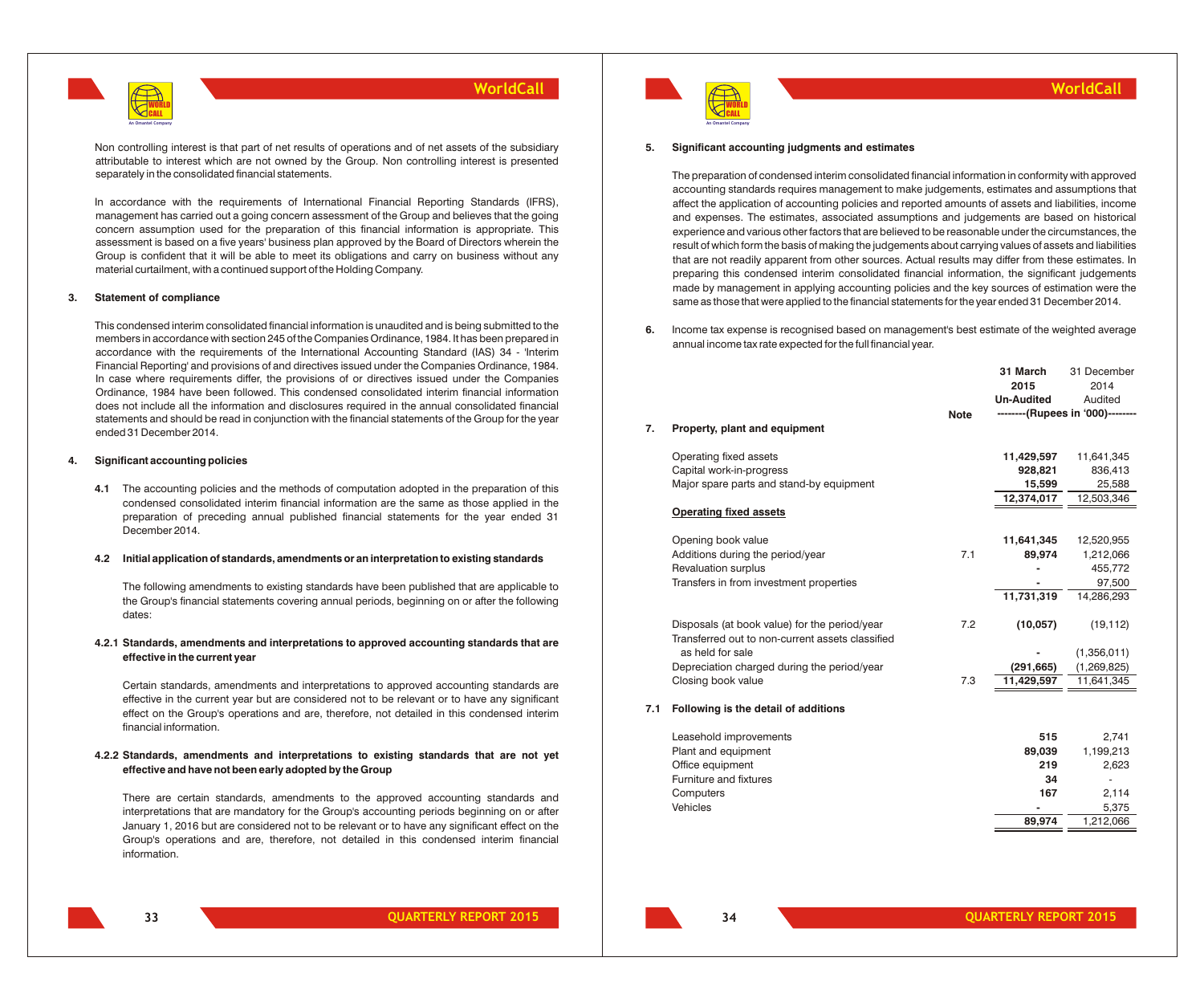|                                                | 31 March<br>2015<br><b>Un-Audited</b> | 31 December<br>2014<br>Audited<br>--------(Rupees in '000)-------- |
|------------------------------------------------|---------------------------------------|--------------------------------------------------------------------|
| 7.2 Following are the book values of disposals |                                       |                                                                    |
| Plant and equipment                            |                                       | 4,320                                                              |
| Office equipment                               | -                                     | 441                                                                |
| Computers                                      | 153                                   | 268                                                                |
| Furniture and fixtures                         | -                                     | 6                                                                  |
| Vehicles                                       | 9,904                                 | 14,077                                                             |
|                                                | 10,057                                | 19,112                                                             |
|                                                |                                       |                                                                    |

WORLD CALL **An Omantel Company**

**7.3** Property, plant and equipment includes equipment deployed in implementing the Universal Service Fund network which is subject to lien exercisable by Universal Service Fund Company ("USFC") in the event of failure by the Group to maintain service availability and quality specification.

|    |                                        |             | 31 March          | 31 December                      |
|----|----------------------------------------|-------------|-------------------|----------------------------------|
|    |                                        |             | 2015              | 2014                             |
|    |                                        |             | <b>Un-Audited</b> | Audited                          |
|    |                                        | <b>Note</b> |                   | --------(Rupees in '000)-------- |
| 8. | Intangible assets                      |             |                   |                                  |
|    | Licenses                               |             | 1,971,470         | 2,022,751                        |
|    | Indefeasible right of use - media cost |             | 566,965           | 580,032                          |
|    | Softwares                              |             | 8.787             | 9.499                            |
|    | Goodwill                               | 8.1         | 2,553,494         | 2,553,494                        |
|    |                                        |             | 5,100,716         | 5,165,776                        |

**8.1** Goodwill represents the difference between the cost of acquisition (fair value of consideration paid) and fair value of net identifiable assets acquired at the time of merger of Worldcall Telecom Limited with Worldcall Communications Limited, Worldcall Multimedia Limited and Worldcall Broadband Limited.

Impairment testing of Goodwill has been carried out at the overall business unit level. Management has assessed the recoverable amount of the Cash Generating Unit as at 31 December 2014 based on a value in use calculation and determined that, as of this date, there is no indication of impairment of Goodwill. This calculation uses cash flow projections based on a five years' financial business plan approved by the Board. The business plan also includes a comprehensive analysis of the existing operational deployments of the Group along with strategic direction of future investments and business growth. The cash flows beyond the five years period have been extrapolated using a steady 5% growth rate which is consistent with the long-term average growth rate for the industry, whereas for the purpose of impairment testing, no growth is considered in cash flows beyond the period of five years as per International Accounting Standard 36 'Impairment of Assets'. The key assumption and discount rate used in the value in use calculation is as follows:

| Revenue (% annual growth rate) | 60.38% |
|--------------------------------|--------|
| Discount rate                  | 21.31% |

Based on the above approved business plan and continued support from the Holding Company, the Group will be able to meet its obligations and will be able to achieve satisfactory level of profitability in future.

**An Omantel Company**

**9. Term finance certificates - secured** Term finance certificates **1,643,735** 1,643,735 Initial transaction cost **(53,994)** (53,994) Restructuring cost **(12,638)** - **(12,638)** - **(12,638) 1,577,103** 1,589,741 Amortization of transaction cost **53,994** 53,994 Amortization of restructuring cost **866** - **31 March 2015 Un-Audited** 31 December 2014 Audited **--------(Rupees in '000)--------**

**WorldCall**

| Allioluzation or restructumiq cost | uuu       |             |
|------------------------------------|-----------|-------------|
|                                    | 1,631,963 | 1,643,735   |
| Repaid                             | (100,000) | ۰           |
|                                    | 1,531,963 | 1,643,735   |
| Current maturity                   | (70,000)  | (1,643,735) |
|                                    | 1,461,963 | ۰           |

#### **Term finance certificates (TFCs)**

These TFCs were earlier rescheduled in December 2012 under which the principal was repayable in three semi-annual installments ending on 07 October 2015.

In July 2014, the Group initiated the process of restructuring with the TFC holders. On 03 April 2015, from 07 October 2014. As per revised terms, the tenure of the TFCs have been extended by seven years and non-current portion of principal amount is repayable in 11 semi annual installments of Rs 133.976 million ending in October 2021. Profit rate and security have remained the same. the TFCs have been rescheduled and the terms of the revised rescheduling agreement are effective

Current maturity represents two installments aggregating Rs 70 million which were due to be paid by 31 March 2015. However, as per the restructuring terms, payments in respect of these installments are to be made subject to the issuance of No Objection Certificate (NOC) by IGI Investment Bank Limited, the Trustee. As of the reporting date, NOC was not issued to the Company.

|     |                           |             | 31 March<br>2015<br><b>Un-Audited</b> | 31 December<br>2014<br>Audited   |
|-----|---------------------------|-------------|---------------------------------------|----------------------------------|
|     |                           | <b>Note</b> |                                       | --------(Rupees in '000)-------- |
| 10. | Long term loans - secured |             |                                       |                                  |
|     | Askari Bank Limited       | 10.1        | 2,208,632                             | 2,378,458                        |
|     | Soneri Bank Limited       | 10.2        | -                                     | 7,225                            |
|     | Allied Bank Limited       | 10.3        | 107,250                               | ۰                                |
|     |                           |             | 2,315,882                             | 2,385,683                        |
|     | 10.1 Askari Bank Limited  |             |                                       |                                  |
|     | Receipt                   |             | 2,943,855                             | 2,943,855                        |
|     | Initial transaction cost  |             | (129, 365)                            | (129, 365)                       |
|     |                           |             | 2,814,490                             | 2,814,490                        |
|     |                           |             |                                       |                                  |

**36**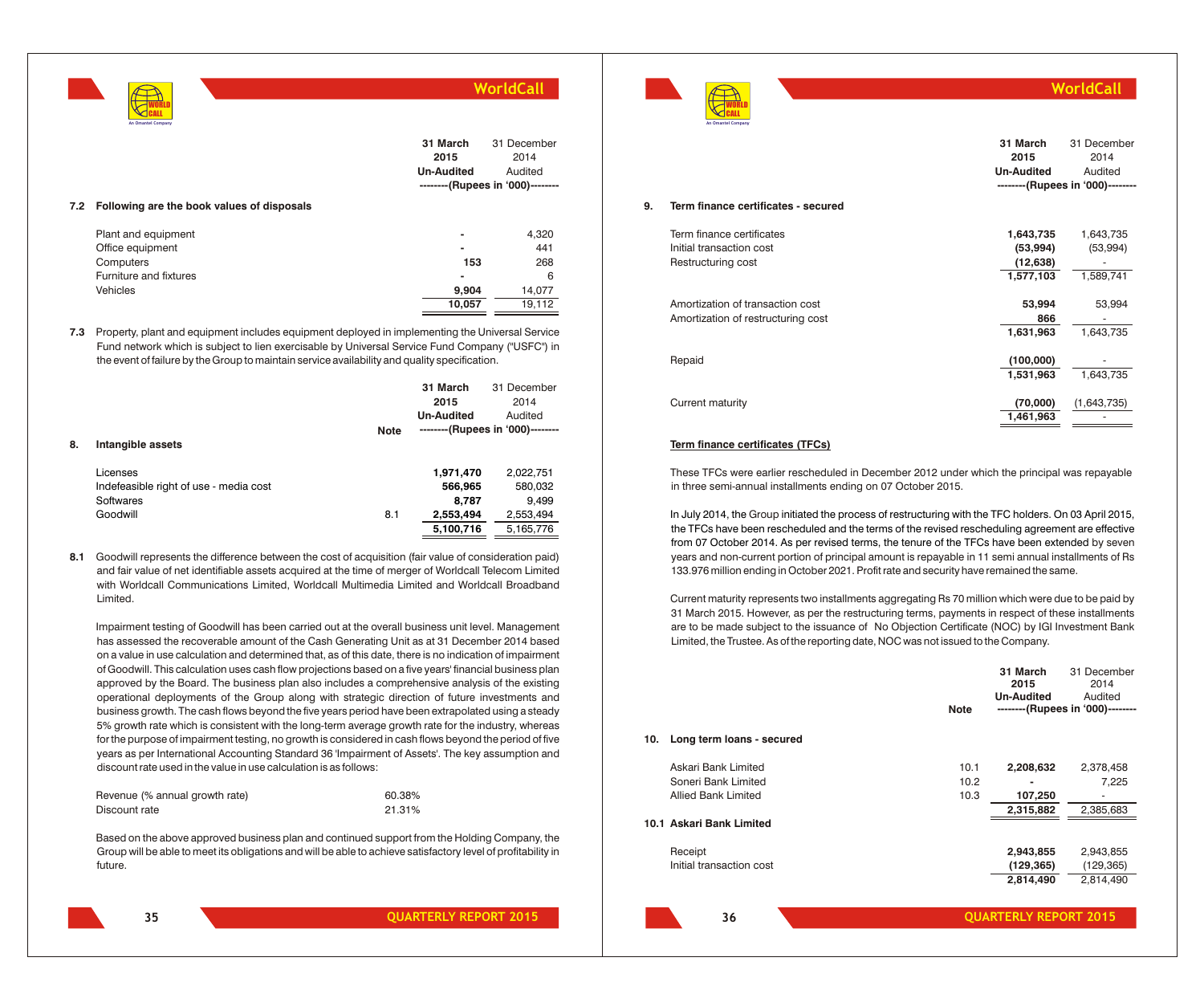|                                  | 31 March<br>2015  | 31 December<br>2014             |
|----------------------------------|-------------------|---------------------------------|
|                                  | <b>Un-Audited</b> | Audited                         |
|                                  |                   | --------(Rupees in '000)------- |
| Amortization of transaction cost | 49,881            | 43,257                          |
|                                  | 2,864,371         | 2,857,747                       |
|                                  |                   |                                 |
| Exchange loss                    | 561,495           | 524,995                         |
|                                  | 3,425,866         | 3,382,742                       |
|                                  |                   |                                 |
| Repaid                           | (200, 234)        | (98, 884)                       |
|                                  | 3,225,632         | 3,283,858                       |
|                                  |                   |                                 |
| Current maturity                 | (1,017,000)       | (905, 400)                      |
|                                  | 2,208,632         | 2,378,458                       |
|                                  |                   |                                 |

WORLD CALL **An Omantel Company**

**37**

This represents foreign currency syndicated loan facility amounting to USD 35 million from Askari Bank Limited Off-Shore Banking Unit, Bahrain, with the lead arranger being Askari Bank Limited. During 2013, this loan was rescheduled whereby the principal was repayable in 16 quarterly installments ending on 06 March 2018. Mark up is payable quarterly and is charged at three months average London Inter Bank Offered Rate (LIBOR) plus 1.75% per annum and monitoring fee at 1.2% per annum. The mark up rate charged during the period on the outstanding balance ranges from 3.18% to 3.21% (2014: 3.18% to 3.19%) per annum. To secure the facility, an unconditional, irrevocable, first demand stand-by letter of credit has been issued by National Bank of Oman ("NBO") favoring Askari Bank Limited against the corporate guarantee of the Holding Company. This arrangement shall remain effective until all obligations under the facility are settled.

Current maturity of this loan includes two overdue installment aggregating USD 2 million equivalent to Rs 203.40 million (2014: Rs 201.20 million). In September 2014, the Group in agreement with Askari Bank Limited, arranged a financing from consortium of banks, comprising of NBO and Ahli Bank SAOG ("the consortium") with NBO as lead arranger, where by Askari Bank Limited shall be fully repaid from the proceeds of the loan from the consortium. The loan shall be repayable in 16 quarterly installments commencing from the 27th month from the date of disbursement of the loan and profit shall be charged at three month average LIBOR plus 1.75% per annum and monitoring fee at 1.5% per annum, payable quarterly. To secure this facility, an unconditional and irrevocable corporate guarantee of the Holding Company backed by cash cover over its account with NBO shall be issued.

As of the reporting date, signed agreement between the Group as borrower, the consortium as original lenders and the Holding Company as guarantor, has been submitted to Askari Bank Limited for onward registration with State Bank of Pakistan (SBP) which will follow disbursement.

|                  | 31 March                 | 31 December                      |
|------------------|--------------------------|----------------------------------|
|                  | 2015                     | 2014                             |
|                  | <b>Un-Audited</b>        | Audited                          |
|                  |                          | --------(Rupees in '000)-------- |
|                  |                          |                                  |
| Receipt          | 66,756                   | 66,756                           |
| Repaid           | (22, 722)                | (16, 662)                        |
|                  | 44,034                   | 50,094                           |
| Current maturity | (44, 034)                | (42,869)                         |
|                  | $\overline{\phantom{0}}$ | 7,225                            |
|                  |                          |                                  |
|                  | 10.2 Soneri Bank Limited |                                  |



**10.3 Allied Bank Limited**

|                                  | 31 March          | 31 December                      |
|----------------------------------|-------------------|----------------------------------|
|                                  | 2015              | 2014                             |
|                                  | <b>Un-Audited</b> | Audited                          |
|                                  |                   | --------(Rupees in '000)-------- |
| <b>Allied Bank Limited</b>       |                   |                                  |
| Transferred from running finance | 125,000           | ۰                                |
| Repaid                           | (2, 250)          | ۰                                |
|                                  | 122,750           | ۰                                |
| Current maturity                 | (15,500)          |                                  |
|                                  | 107.250           | ۰                                |

**WorldCall**

This represents a term loan facility of Rs 125 million obtained through restructuring of Running Finance facility. This facility was rescheduled in January 2015 and is now repayable in 43 monthly installments ending on 31 July 2018. It carries mark up at one month KIBOR plus 3% per annum and is payable monthly. The mark up rate with effect from 01 April 2015 will be 3 months KIBOR plus 0.5% per annum to be reset and recoverable quarterly. It is secured through joint pari passu charge on present and future current and fixed assets excluding land and building of the company with 25% margin.

#### **11. Contingencies and commitments**

#### **Contingencies**

There is no significant change in contingencies from the preceding annual published financial statements of the Group for the year ended 31 December 2014 except for the following:

**(i)** A demand of Rs 1,059.595 million (including default surcharge of Rs 325.849 million) was raised against the Group under section 161/205 of the Income Tax Ordinance, 2001 for the period relevant to Tax Year 2012 alleging non-compliance with various applicable withholding provisions contained in the Ordinance. The management assailed the subject order in usual appellate course and while first appellate authority decided certain issues in Group's favor, major issues were remanded back to department for adjudication afresh. Such appellate order was further assailed by the Group before Appellate Tribunal Inland Revenue ('ATIR'), at which forum, adjudication is pending. Meanwhile, department has concluded the reassessment proceedings, primarily repeating the treatment earlier accorded, however, given to relief allowed by first appellate authority, demand now stands reduced to Rs 1,003.426 million (including default surcharge of Rs 384.329 million). Such reassessment order has also been assailed by the Group in second round of litigation which is pending before first appellate authority. In this financial information, only an amount of Rs 103.673 million has been recognized as liability on this account as Group's management considers that Group's position is well founded and on meritorious grounds and thus eventually demand would not sustain appellate review.

**38**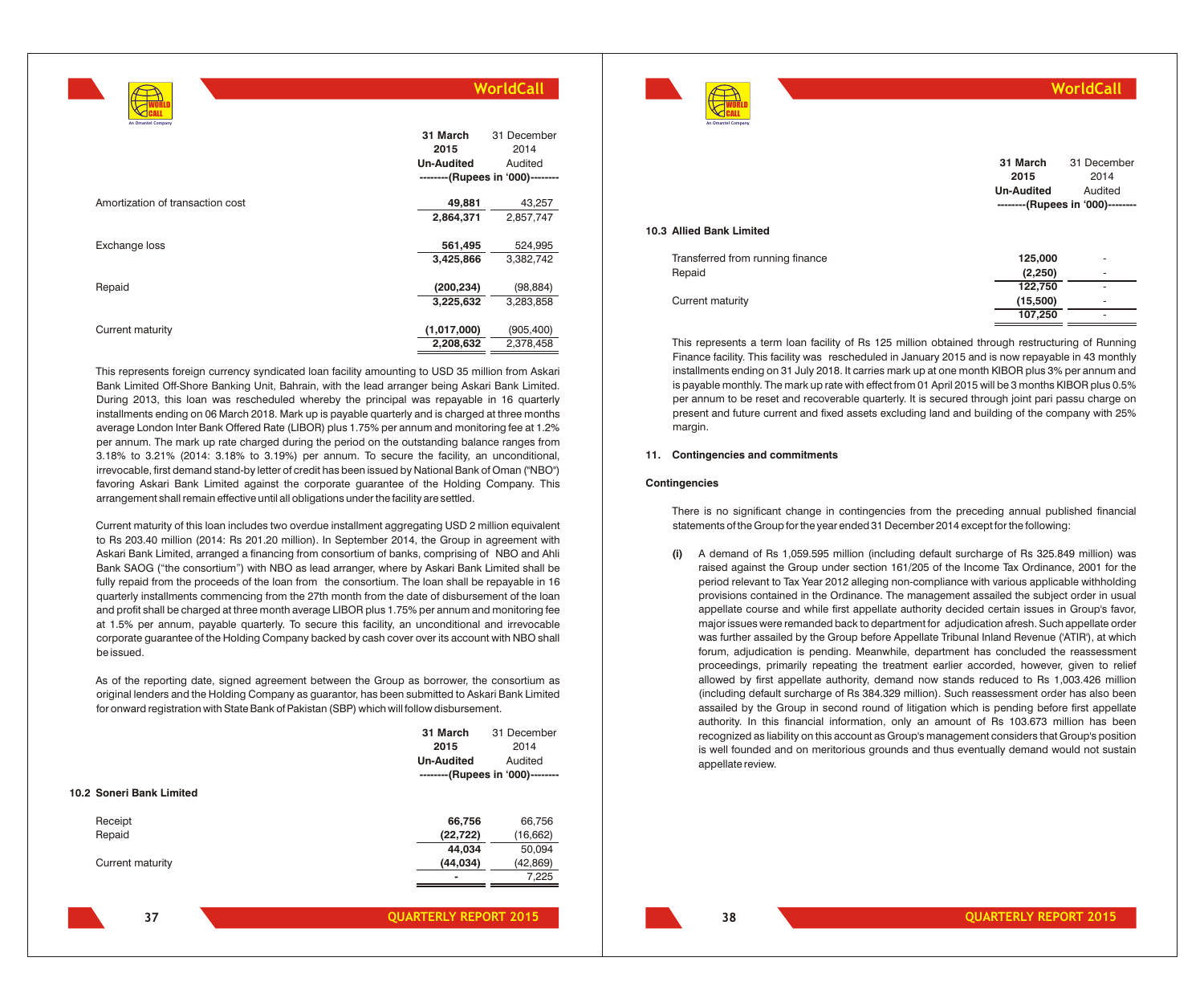| An Omantel Company |
|--------------------|

|     |                                                                                                                                                                                                                                                                                                                                                                                                                                                                                                                                        | 31 March<br>2015<br><b>Un-Audited</b>                                                                                    | 31 December<br>2014<br>Audited<br>--------(Rupees in '000)--------                                                          |
|-----|----------------------------------------------------------------------------------------------------------------------------------------------------------------------------------------------------------------------------------------------------------------------------------------------------------------------------------------------------------------------------------------------------------------------------------------------------------------------------------------------------------------------------------------|--------------------------------------------------------------------------------------------------------------------------|-----------------------------------------------------------------------------------------------------------------------------|
|     | Outstanding guarantees                                                                                                                                                                                                                                                                                                                                                                                                                                                                                                                 | 1,080,577                                                                                                                | 1,140,217                                                                                                                   |
|     | <b>Commitments</b>                                                                                                                                                                                                                                                                                                                                                                                                                                                                                                                     |                                                                                                                          |                                                                                                                             |
|     | Commitments in respect of capital expenditure                                                                                                                                                                                                                                                                                                                                                                                                                                                                                          | 1,837,044                                                                                                                | 1,851,011                                                                                                                   |
|     | Outstanding letters of credit                                                                                                                                                                                                                                                                                                                                                                                                                                                                                                          | 30,783                                                                                                                   | 4.596                                                                                                                       |
|     |                                                                                                                                                                                                                                                                                                                                                                                                                                                                                                                                        | <b>Quarter ended</b> Quarter ended<br>31 March<br>2015<br><b>Un-Audited</b>                                              | 31 March<br>2014<br>Un-Audited<br>---------(Rupees in '000)---------                                                        |
| 12. | Cash generated from/(used in) operations                                                                                                                                                                                                                                                                                                                                                                                                                                                                                               |                                                                                                                          |                                                                                                                             |
|     | (Loss)/profit before taxation                                                                                                                                                                                                                                                                                                                                                                                                                                                                                                          | (696, 249)                                                                                                               | 100,800                                                                                                                     |
|     | Adjustment for non-cash charges and other items:                                                                                                                                                                                                                                                                                                                                                                                                                                                                                       |                                                                                                                          |                                                                                                                             |
|     | - Depreciation on property, plant and equipment<br>- Amortization on intangible assets<br>- Amortization of transaction cost<br>- Discounting charges<br>- Amortization of long term trade receivables<br>- Provision for doubtful debts<br>- Provision for stock-in-trade and stores and spares<br>- Exchange loss/(gain) on foreign currency loan<br>- Gain on sale of property, plant and equipment<br>- Exchange translation defference<br>- Retirement benefits<br>- Finance cost<br>(Loss)/profit before working capital changes | 291,665<br>65,061<br>7,489<br>(3,747)<br>8,983<br>2,054<br>36,500<br>(930)<br>(1,278)<br>21,683<br>156,147<br>(112, 622) | 322,897<br>48,344<br>6,624<br>17,820<br>(3,390)<br>10,862<br>(251, 850)<br>(4,003)<br>4,259<br>16,039<br>139,426<br>407,828 |
|     |                                                                                                                                                                                                                                                                                                                                                                                                                                                                                                                                        |                                                                                                                          |                                                                                                                             |
|     | Effect on cash flow due to working capital changes:<br>(Increase)/decrease in the current assets:                                                                                                                                                                                                                                                                                                                                                                                                                                      |                                                                                                                          |                                                                                                                             |
|     | - Stores and spares                                                                                                                                                                                                                                                                                                                                                                                                                                                                                                                    | 16,156                                                                                                                   | (34, 651)                                                                                                                   |
|     | - Stock-in-trade                                                                                                                                                                                                                                                                                                                                                                                                                                                                                                                       | (8,010)                                                                                                                  | (10, 576)                                                                                                                   |
|     | - Trade debts                                                                                                                                                                                                                                                                                                                                                                                                                                                                                                                          | (91, 239)                                                                                                                | 6,520                                                                                                                       |
|     | - Loans and advances                                                                                                                                                                                                                                                                                                                                                                                                                                                                                                                   | (3, 555)                                                                                                                 | 129,974                                                                                                                     |
|     | - Deposits and prepayments                                                                                                                                                                                                                                                                                                                                                                                                                                                                                                             | (22, 106)                                                                                                                | (423,006)                                                                                                                   |
|     | - Other receivables                                                                                                                                                                                                                                                                                                                                                                                                                                                                                                                    | 7,727                                                                                                                    | 9,036                                                                                                                       |
|     | (Decrease)/increase in current liabilities:                                                                                                                                                                                                                                                                                                                                                                                                                                                                                            |                                                                                                                          |                                                                                                                             |
|     | - Trade and other payables                                                                                                                                                                                                                                                                                                                                                                                                                                                                                                             | 352,932                                                                                                                  | (385, 525)                                                                                                                  |
|     |                                                                                                                                                                                                                                                                                                                                                                                                                                                                                                                                        | 252.904                                                                                                                  | (708.227)                                                                                                                   |



### **WorldCall**

### **13. Related party transactions**

The related parties comprise of associated companies, related group companies, directors, companies where directors also hold directorship and key management personnel. Significant transactions with related parties are as follows:

|                                       |                                                                         | Quarter ended<br>31 March<br>2015<br><b>Un-Audited</b><br>--------------(Rupees in '000)-------------- | Quarter ended<br>31 March<br>2014<br>Un-Audited |
|---------------------------------------|-------------------------------------------------------------------------|--------------------------------------------------------------------------------------------------------|-------------------------------------------------|
| <b>Relationship with</b><br>the Group | Nature of transactions                                                  |                                                                                                        |                                                 |
| <b>Holding Company</b>                | Dividend on preference shares<br>Management fee on preference<br>shares | 31,461<br>37,645                                                                                       | 56,384                                          |
| Other related parties                 | Purchase of goods and services                                          | 20,472                                                                                                 | 20,962                                          |
| Key management<br>personnel           | Salaries and other employee<br>benefits                                 | 79,031                                                                                                 | 78,614                                          |
|                                       |                                                                         | 31 March                                                                                               | 31 December                                     |
|                                       |                                                                         | 2015                                                                                                   | 2014                                            |
|                                       |                                                                         | <b>Un-Audited</b>                                                                                      | Audited                                         |
|                                       |                                                                         |                                                                                                        | --------------(Rupees in '000)--------------    |
| Period/year end balances              |                                                                         |                                                                                                        |                                                 |
| Receivable from related parties       |                                                                         | 32,443                                                                                                 | 30,432                                          |
| Payable to related parties            |                                                                         | 2,700,052                                                                                              | 2,587,629                                       |

### **14. Financial risk management**

### **14.1 Financial risk factors**

The Group's activities expose it to a variety of financial risks: market risk (including currency risk, fair value interest rate risk, cash flow interest rate risk and price risk), credit risk and liquidity risk.

The condensed interim financial information does not include all financial risk management information and disclosures required in the annual financial statements, and should be read in conjunction with the Group's annual financial statements as at 31 December 2014.

There have been no changes in the risk management department since year end or in any risk management policies.

#### **14.2 Liquidity risk**

Compared to year end, there was no material change in the contractual undiscounted cash out flows for financial liabilities except for restructuring of TFCs as referred to in note 9.

#### **14.3 Fair value estimation**

**40**

The table below analyses financial instruments carried at fair value, by valuation method. The different

**39**

**140,282** (300,400)